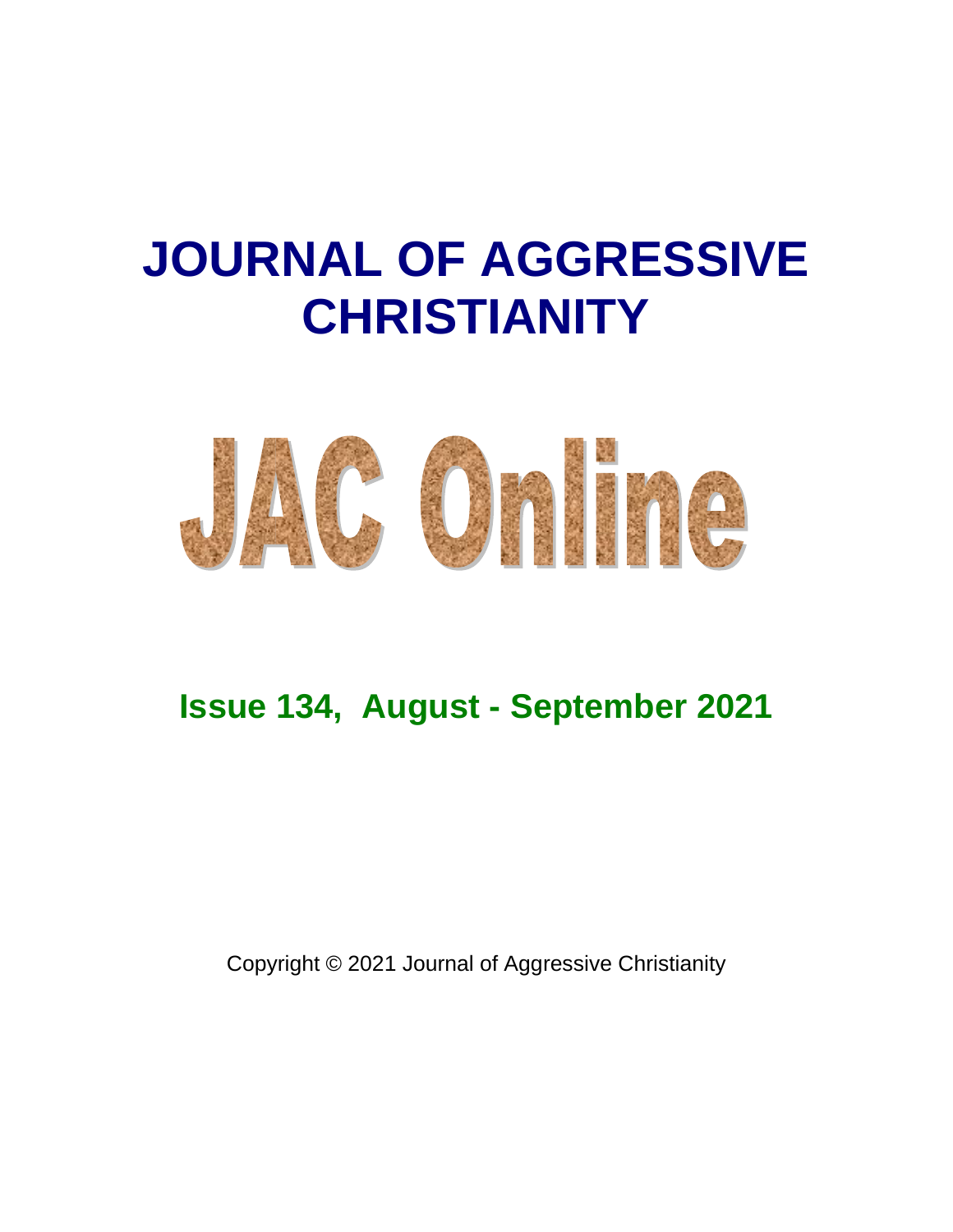# **In This Issue JOURNAL OF AGGRESSIVE CHRISTIANITY**

*Poetic Prayer Feature* Issue 134, August - September 2021

**Editorial Introduction** *page 3* **Major Stephen Court**

**JAC Interview: Commissioner Harry Read** *page 5* **from JAC Issue #83 - 2013**

> **I Have Been Chosen** *page 15* **Commissioner Harry Read**

**Seeking And Finding** *page 16* **Commissioner Harry Read**

**The Promises Of God** *page 17* **Commissioner Harry Read**

**Our Generous God!** *page 18* **Commissioner Harry Read**

**Do It Again, Lord!** *page 19* **Commissioner Harry Read**

**My Need** *page 20* **Commissioner Harry Read**

**My Deepest Being** *page 21* **Commissioner Harry Read**

**The Triune God** *page 22* **Commissioner Harry Read**

**Theological Nomads?** *page 23* **Steve Bussey**

**The Salvation Army Is Shake, Shake, Shaking...** *page 26* **Captain Pete Brookshaw**

> **Enjoy Being a Cadet?** *page 29* **Lieutenant Erik Johansson**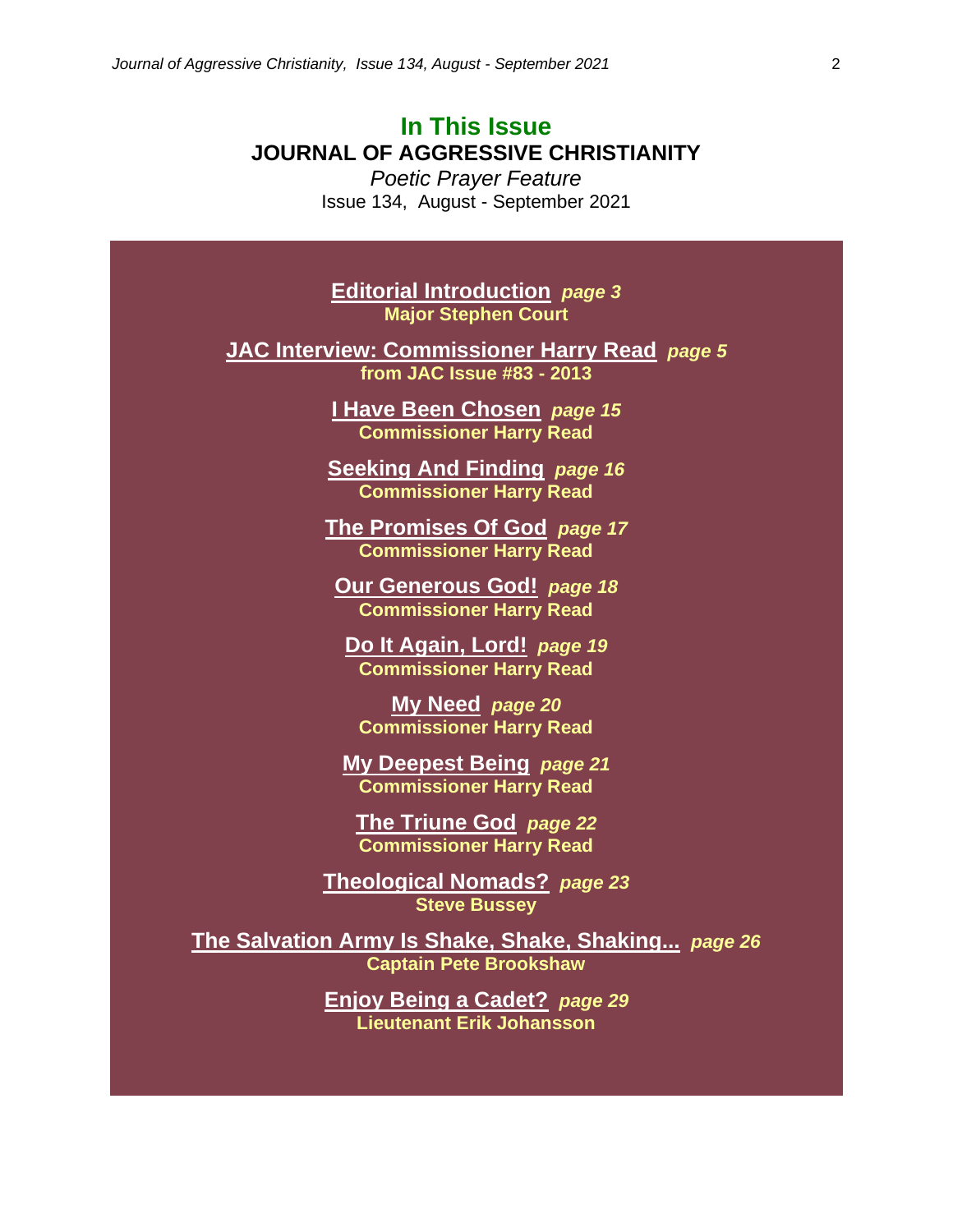# **Editorial Introduction**

by Major Stephen Court, editor

JAC 134 - Poetic Prayer Feature

Greetings in Jesus' name. Mercy and peace to you from God our Father. I trust the battle progresses well on your front.

This is the 134th issue of Journal of Aggressive Christianity - the Poetic Prayer Feature edition. We are sharing a sampling of the prayer poetry of Commissioner Harry Read in JAC134.

Commissioner Read was entered into the Order of the Founder in 2019 (https://www.salvationarmy.org/ihq/news/inr090719). His JAC Interview, which we are re-running for your convenience here, was in 2013. A long-time devotional writer (notably WORDS OF LIFE), Read has a couple of recent books of prayer poetry: LANGUAGE OF THE SOUL (www.bit.ly/Prayer-Read

www.bit.ly/prayer-readUSA) and HEART TALK (https://tinyurl.com/Heart-Talk-Read https://tinyurl.com/Heart-Talk-ReadUSA).

The JAC Interview - Commissioner Harry Read (2013), reprinted in this issue. (or at http://armybarmy.com/JAC/article3-83.html)

JAC134 features newer creations by Read, as follows:

I Have Been Chosen Seeking And Finding The Promises Of God Our Generous God! Do It Again, Lord! My Need My Deepest Being The Triune God

And we are following the Poetic Prayer Feature with a couple of offerings sure to further challenge and inspire you:

Steve Bussey, catalytic innovator, has a piece called 'Theological Nomads?' in which he makes a reasoned defence of denominational conviction - and Salvation Army soldiership in particular - in the context of and in contrast to social media whimsy.

And Captain Pete Brookshaw, western Australia, exhorts us in 'The Salvation Army Is Shake, Shake, Shaking...' to trust the Lord in a season of seismic shift.

Finally, Lieutenant Erik Johansson in Bulgaria, in a flashback to his commissioning day four years ago, provides a testimony from that day called 'Enjoy Being A Cadet?'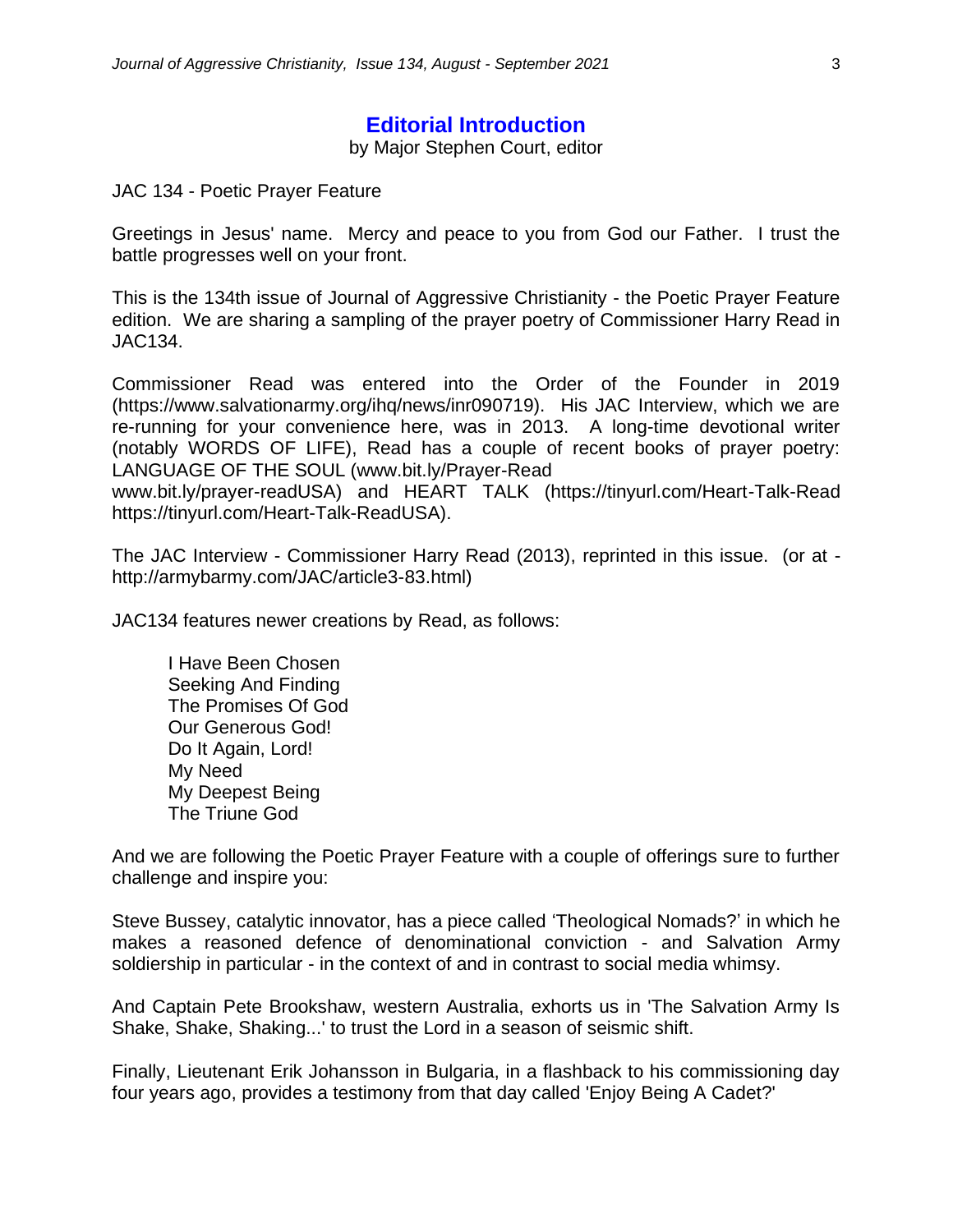And that's JAC134. May God use it to help you draw nearer to Him in prayer, conviction, and trust. Please feel free to share widely. And should you complete JAC134 before Jesus returns or JAC135 arrives, don't forget that there are 133 previous issues through which you can read while you wait. Stay close to Jesus.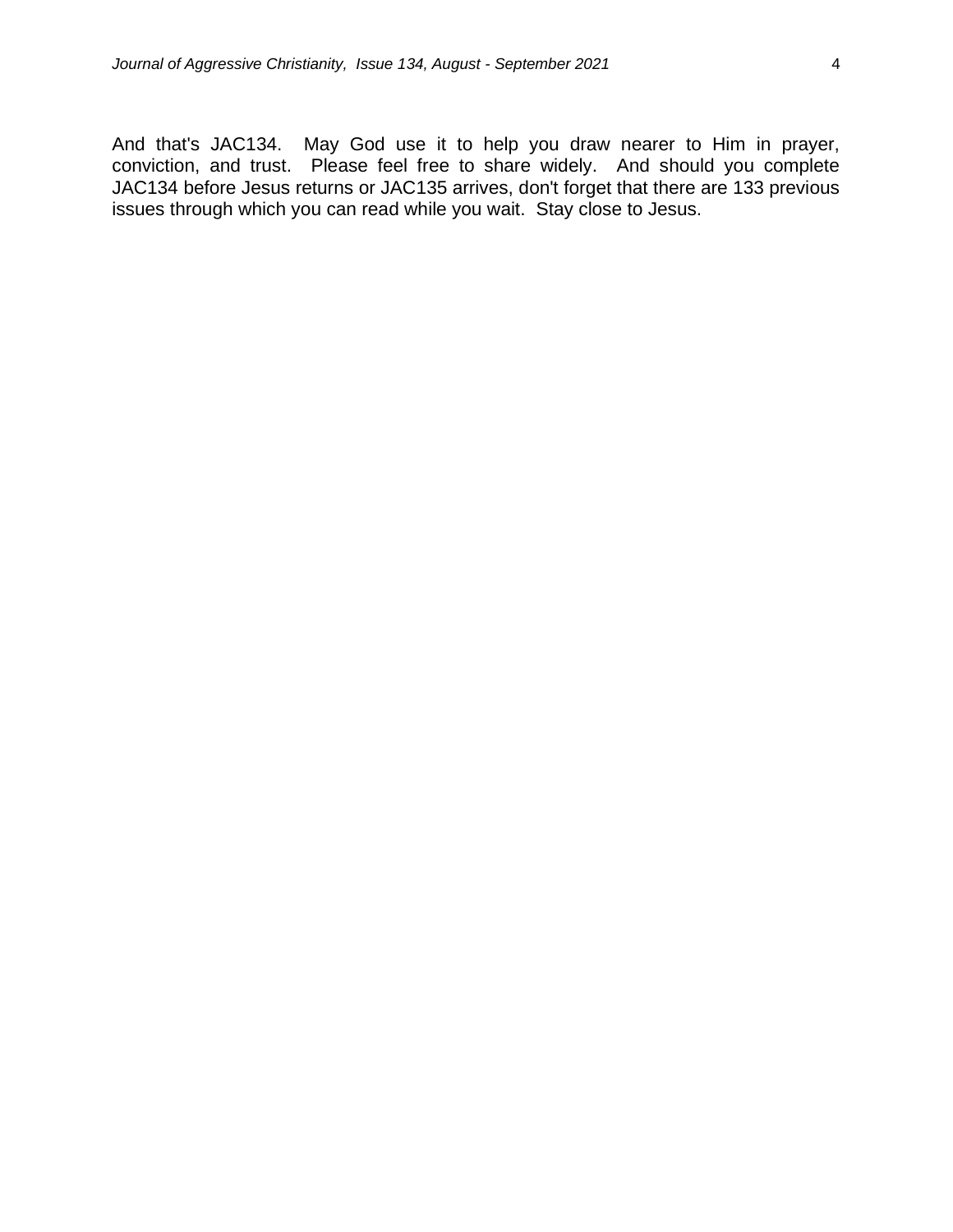#### **JAC Interview: Commissioner Harry Read** from JAC Issue #83 - 2013

J.A.C.: please tell us about your background, how you came to know Jesus, and how you came to know The Salvation Army.

H.R: I have a Salvation Army background. Grandfather Read then in his late 30s was converted under the ministry of James Dowdle. 'Fiddler' (he played the violin!) Dowdle was sent by WB to the north of England to win converts and open Mission Stations (this was pre 1878). In a small town on the north side of the River Tees called Hartlepool Grandfather became converted. Shortly after that, he moved to a small town called South Bank which, as its name suggests, is on the southern bank of the Tees.

My grandfather was born in 1838. Following his marriage he had a fairly large family and his wife died. Grandfather re-married and my father was the only child of the second marriage. Grandfather was 57 when my father was born. I add this trivia in case you are puzzled by the time frame.

After 38 years service as the Corps Sgt Major Grandfather retired from that position. He died in 1924. This was the year of my birth. In the 1930s my father became the Corps Sgt Major until his untimely death in 1943. My mother who, as a teenager became a Salvationist was from a non Army family but, after her conversion, other family members became soldiers.

Obviously, I grew up in the Army joining the Singing Company and YP Band, but was never an enthusiast. Al-though I had good friends in the Army, my main friends happened to belong to the Methodist Church. After much persuading, and with serious reservations, my parents al-lowed me to leave the Army and join the Methodist Church. Shortly after WW2 commenced I had a conversion experience and, since one of my older friends was a Methodist Local Preacher I made a similar application and, in 1940, aged 16, I became a 'Local Preacher on note'. This meant that a much older Local Preacher would mentor me and I would accompany him to his Sunday preaching engagements, read the Bible passages for him, lead a hymn or two but, in the main, allow myself to be influenced by this wise, godly man whom I liked and respected immensely.

I volunteered for military service aged 18 in 1942. I would have done so earlier but, understandably, my father re-fused to sign the essential document. He had been twice wounded and hospitalised in WW1, my older brother was a commissioned officer in The Royal Artillery. My older sister was in the Womens' Auxiliary Air Force and my father reckoned that was enough.

Aged 18 I didn't need parental permission to enlist but, because of his insistence, instead of joining the infantry, I joined the Royal Signals in September 1942 to become a Wireless Operator. I volunteered for the Paras early in 1943 and, when my Wireless Training was completed in May 1943, I joined the 6th Airborne Division. I parachuted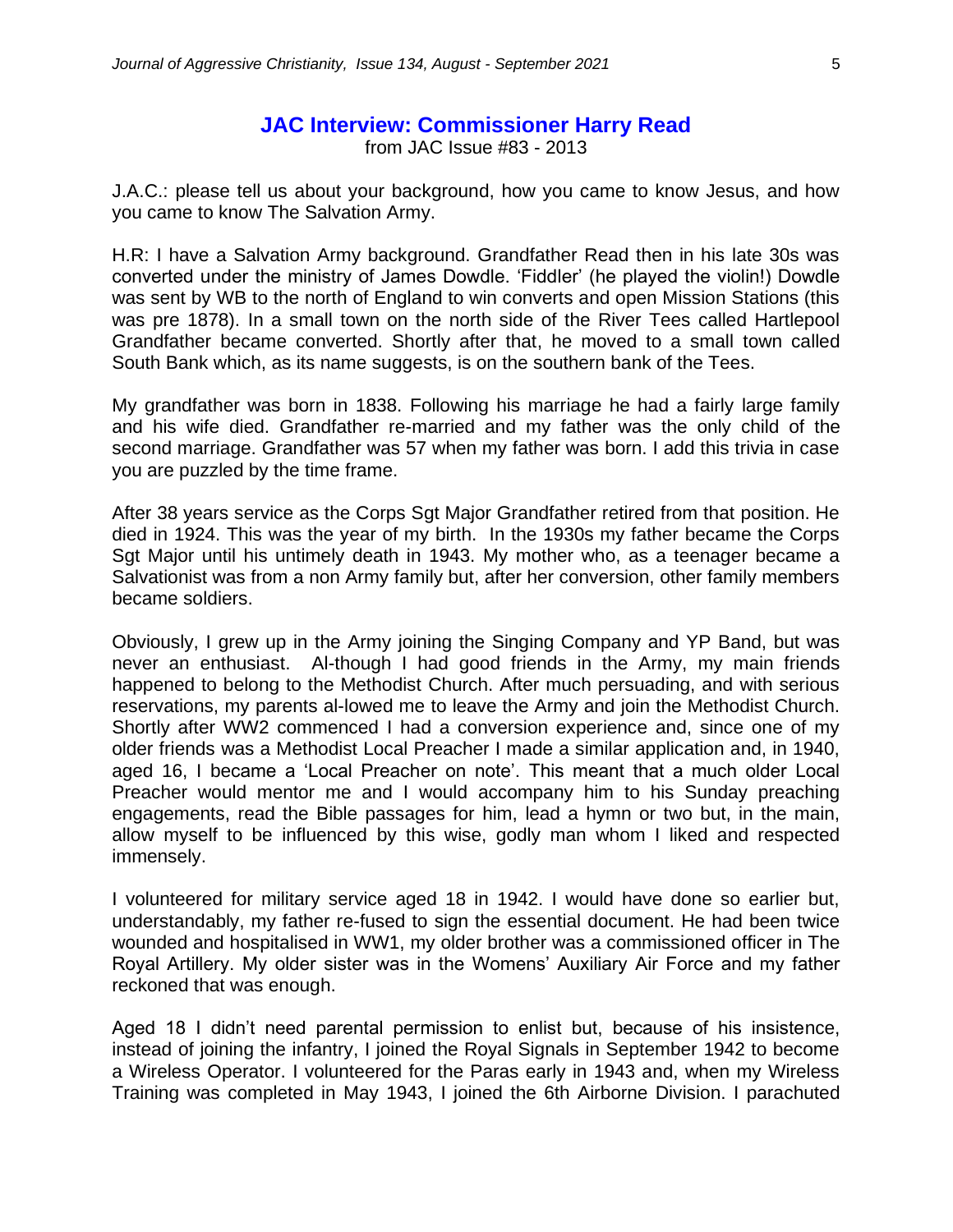into France at 0050 hrs on D Day. For years I thought the landing time was 0120 hrs but the official history which I read long after the war ended is clear: it was 0050 hrs.

During my military service I still maintained my church links but, though I never became 'one of the boys', I lost the sharp edge of my faith. This I regret. If you want to know more of my military service there are refs to me on the web. Just type in "Signalman Harry Read" and three addresses will appear. The first, "The Second World War Experience Centre" gives a transcript of an interview they set up with me. The other two web addresses, having been given access to that typescript, have edited it.

At the end of the war I began seriously to consider what my future would be. In those reflections I began to realise that I didn't like what I could become if I didn't change. I sought the Lord afresh, committed myself to him and applied to the Methodist Church to be a Candidate for the ministry. My request was accepted and I began a study-course in preparation for that.

In 1945 The Royal Signals transferred me to the Orkney Islands where, in the little town of Stromness there was no Methodist Church. I attended a small Mission Church and learned of a Servicemen's Fellowship which I commenced attending. A couple of Salvationists in the Fellowship spoke of the Corps in Kirkwall, some 12 miles away which I began to attend. In 1946 I was posted to Edinburgh where I linked with the Methodist Church coming under the supervision of the Minister. Since the only Church that advertised a Saturday night meeting in the local news-paper was the Salvation Army I attended their Saturday night meeting doing so regularly and, although they knew I was working towards the Methodist Ministry, I was made welcome. The CO told me of some large meetings being held in Glasgow suggesting that I might enjoy them so I attended, and it was during those meetings that I realised God was calling me to Officership, not the Methodist Ministry. I arranged an interview with my Methodist Minister to share this with him. He was not unduly impressed, after which I became a soldier in the Edinburgh Gorgie Corps: this was June 1946.

I was demobilised from military service in June 1947 and entered the Kings Messengers Session at the ITC in Au-gust of that year.

J.A.C.: What is the most significant part of your war fighting today?

H.R.: Early in my officership I realised I had the gift of encouragement. This has been a major factor in my ministry through the years, no less so in retirement.

The poetry – I don't consider myself to be a poet, rather do I think of myself as a versifier – is important, but I'm sure that, if my verses were studied, they would be adjudged to be part of my ministry of encouragement.

In this ministry I affirm people; gently challenge them to live up to their potential and give as much support as I can for them to live the life of faith.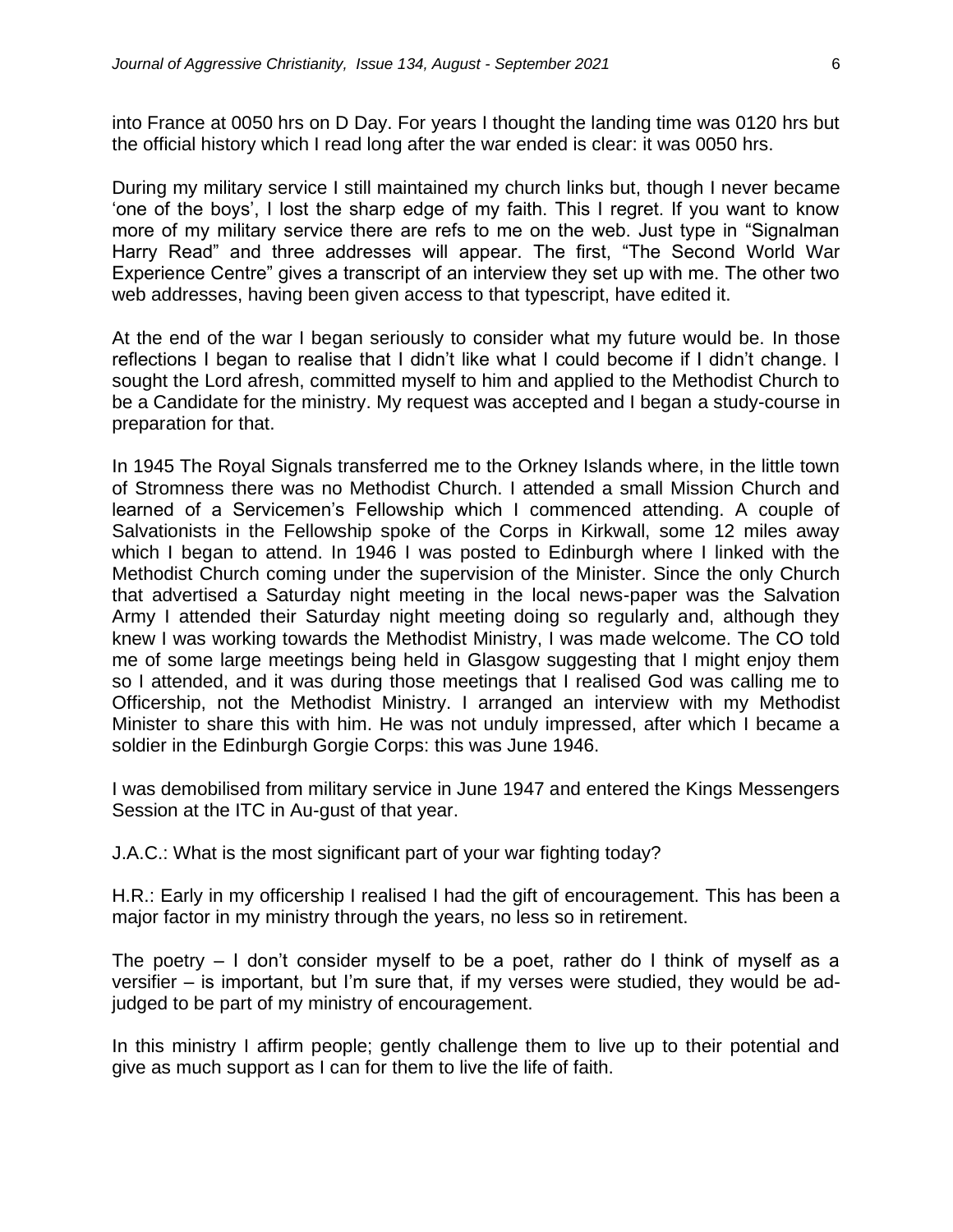Almost as an aside: my daughter thought I should have a Facebook page and set it up for me. Because she was a widow working at DHQ she visited me regularly and maintained the FB page for me. When she remarried – she and her husband are now the DCs in our London North East Division – her visits obviously dwindled dramatically. I wondered whether I should close my FB page and, when I looked at it decided I would, but the Lord seemed to be saying that I could find a ministry through it and I think I have. I think you will notice from my contributions it is all encouragement. I like your contributions very much I might add. You, obviously, have this same ministry mindset.

J.A.C.: What was your most challenging appointment? Why?

H.R.: We were appointed from the College to IHQ where I functioned as 'The Press Officer and Director of Information Services'. It was an important job, and paid rich dividends in the end, but it stood outside of my gift range, and was, therefore, hard, albeit fruitful work. I was glad when we moved from there to be DCs because field work is my natural element.

J.A.C.: What was your most influential appointment? Why?

H.R.: Difficult to answer. Win and I served 18 years in all on the College Staff. If you know the old structure, I was 7 years a Sectional Officer: for a youngish man, the best appointment imaginable. Then back to the Field as CO and DYS. Back again to the College as Field Training Officer followed by 3 years as the Second Side Officer then to IHQ as Press Officer etc. Following this we became the DCs of the marvellous Nottingham Division, then back to the College as Principal. They were rich years indeed. In 1981 we were appointed to Canada where I was the Chief Secretary. I may not have done much for Canada but Canada did much for me and then, as if Canada wasn't enough of rich blessing, we were appointed to Australia East as TCs! With experience of both Canada and Australia my cup was truly running over.

But it didn't end there! Our mutual friend General Eva phoned inviting me – if that's the right word – to be the British Commissioner! I knew it was to be a demanding last appointment, and it was, but it was more than challenging: it was exhilarating with fulfilment to match my dreams. What a privilege! What joy!

Others must be left to evaluate my ministry and that of my darling wife, but though we faced the immense difficulties inherent in an increasingly godless society and a decreasing Church – and Army – we had a wonderful time. God has been so good to us.

J.A.C.: What is your most important legacy for the Kingdom?

H.R.: This is not a question I can answer. Like all TCs, I'd like to think I left the territory in better shape than I found it. A territory more ready for growth: buoyant, optimistic, confident in the Army's soul-winning aims: a territory with a sharpening focus on the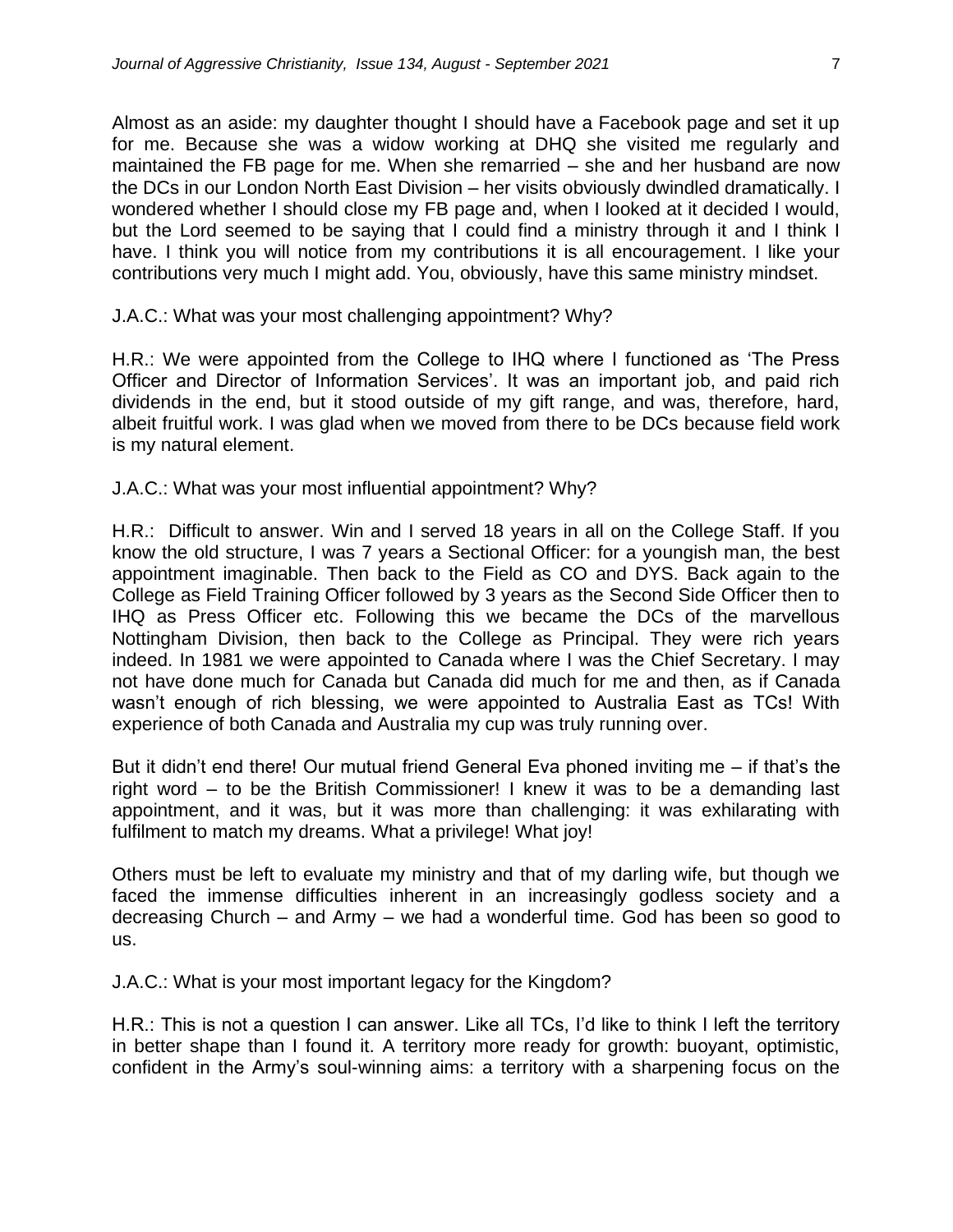faith-aims of a faith-born movement, but only other people can be the best judges of that.

J.A.C.: What are your dreams for The Salvation Army?

H.R.: I'd like us to keep our Army distinctives. I have no problems with describing ourselves as part of the Church be-cause that's what we are but, we are an Army. I think we do the church thing less well than the churches do it, but when we do the Army thing properly, we are without equal.

In today's western world, I don't hanker after the scenes from our beginnings that still stir our hearts, because society has changed irreversibly and governments wouldn't allow us freedom to, for instance, repeat the initiatives that created our social services. But I do long for us to be an Army of faith, with programmes born in prayer, powered by faith and fulfilled in love.

I long for us to have the spontaneity, joy, mutual regard and 'family' identity of our earlier days. The past is wonderful and cannot be replicated but the essence of those days is timeless. Here and there we see that essence being expressed and we are moved accordingly. O that that was the norm rather than the exception!

If only we could persuade every Corps that it has a bright future! Even the smallest Corps which, in the will of God is not meant to be a small Corps, has a first step in faith to take. That first step may be nothing more complicated that the CO gathering his/her small number of saints together to plead with the Father to identify the next step. Undoubtedly, the next step would become apparent and then the next and so on. Our Lord didn't come to earth to launch mediocrity. The Spirit didn't give life to let it wither on the branch. We give up too easily.

With the other churches, we have done that terrible thing: we have allowed the most exciting event in all creation to become common place; an irrelevant option; a divine intervention that leaves masses of needy people dismissive of God's existence, not merely his claims. I thank God for the Army: its existence is one of his great miracles. He has done so much through us. Numerically we are not dramatically strong but we always punch be-yond our weight. Our achievements are amazing. People expect so much from us because of our reputation; a reputation that is not due to clever publicity but because we deliver. I thank God also for the new emphases on prayer, certainly in this UK territory, and for the serious attempts being made to relate to our various communities. Without doubt, new initiatives are improving our work and witness. What I add in this section, therefore, is not intended to be a criticism I'm too grateful for all that is being done to play the part of critic.

If, however, I'm allowed a 'but' it would be that, as an Army we are still inclined to do the organisation thing: too much 'top – down', stuff. Instead, we should focus more on locally generated initiatives and, working with the actual, as opposed to the assumed, go for growth that way.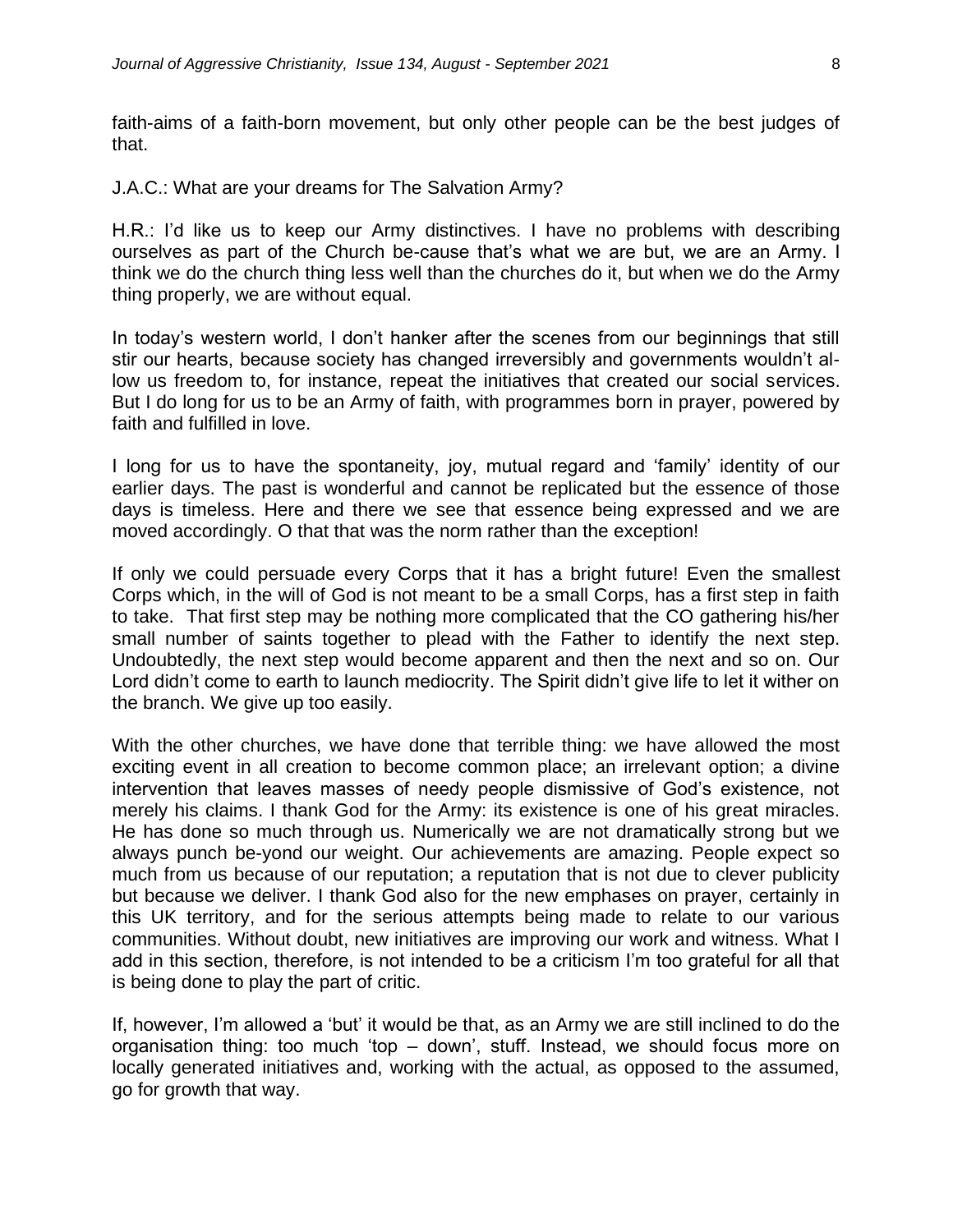I think I dream much the same kind of dreams about the Army as you and your wife and Joe and Doris Noland.

I ought to add that I am full of admiration for the way in which General Linda is approaching the subject of the Army's development. I have a dream that takes in the churches as well as the Army. In our western world, at least, we have been driven on the back foot by the growing forces of atheism. Articulate and prestigious atheists, operating in a society where the media is almost totally atheistic, our institutions, political groupings, education, health services, welfare and industrial organisations are all similarly driven. Atheists are always given a prominent platform by broadcasters and editors. These platforms we are denied.

We have brilliant, highly qualified scientists, physicists, mathematicians and the like who can argue most persuasively for Christianity but, though their work is published, it languishes for lack of public exposure.

My dream is that, perhaps stimulated by the Army, the churches will combine their resources to make a sustained intellectual challenge to the forces of atheism. We need to set up a united council to determine the right approach then do a massive PR job in putting atheism on the back foot where it rightly belongs.

Our voices are muted to the detriment of the Gospel. We need the public at large to hear the strong, reasonable-ness of our Christian faith in God. Making this happen will cost money, but money is the least of our considerations.

J.A.C.: Who has been most influential in shaping you into who you are today?

H.R.: You mean on the human level I suppose? I'm the product of a godly family. I was very close to my older brother who was a superb role model. I was at the sharp end of one of biggest and costliest battles in WW2. Some historians say that we who occupied that position had casualties to equal those of WW1. Certainly, in my section, of the less than a hundred men who made up the group, only 25 of us came back. That experience has helped to shape me.

At the Training College I met and married a lovely and remarkable lady. Win was hugely gifted and deeply spiritual. Together we helped nourish and shape each other into what we were to become. You can take your pick of the above and might decide that what I am is the product of all three.

J.A.C.: What books have influenced you most?

H.R.: In my very early twenties I was introduced to the work of the English poet Robert Browning. His spiritual insights have always blessed me. I bought his complete works printed in a number of pocket sized volumes. When I travelled, more often than not, it was with Browning. Over and above the more serious stuff I had to read, I al-ways had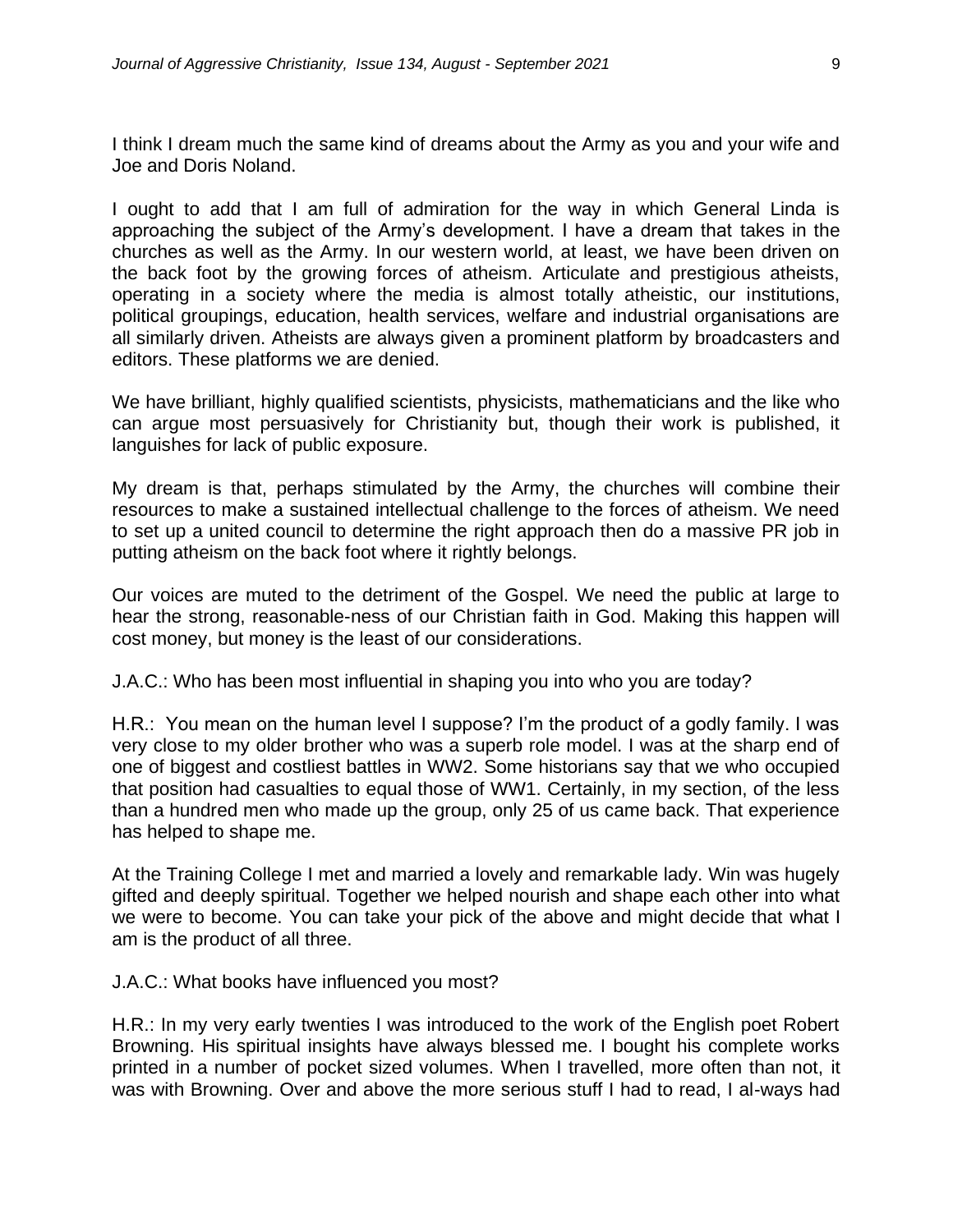a biography on the go to bless and inspire me but, in my younger days, C S Lewis was a living legend and his books gave my faith a great deal of substance.

However, the book that gave my spiritual life wings was written by a Quaker, Thomas R Kelly entitled, A Testament of Devotion. He spoke to my heart as a young man and has never ceased to do so since.

J.A.C.: Can you tell us of the most memorable campaigns and meetings in which you were involved, and their impact?

H.R.: Our second field appointment was very hard. There had been spectacular growth under the leadership of one couple and spectacular loss under their successors. It took us a year to stabilise things but in the succeeding year we witnessed growth again.

We were then moved to another Corps in the Division – one of those Corps to which no one wanted to be appointed. In the new situation it was born in on me that a better way of growing a Corps was through faith. True, we had to work hard but faith was the key.

It was the custom in the UK for every Corps and Centre to have a campaign during the first week in November. DHQ always asked for plans. Such plans were easy to submit and seemed to satisfy our DHQ. For instance, Band Practice and Songster practice nights were designated as Campaign meetings to which all were welcome and the Sunday titles were easy enough to create.

The Lord gave me a burden for this which my wife happily shared. We would call our campaign, a Faith Campaign. We would try to carry the Corps comrades along so that they would pray for family and friends. The climax of the week would be a powerful play written by Commissioner Alfred Gilliard and performed by Corps folk.

To hold us to the faith angle we would fix a meeting in the New Year when we would enrol as soldiers, the converts from the Campaign. To hold us even more firmly to the concept we would have a much respected, well-known visiting officer conduct that meeting. To tighten further the faith angle, in with the publicity for the Campaign we would advertise the January enrolment meeting. As you can imagine, some of the Local Officers gasped when I launched this at a special Census Board meeting but, to their everlasting credit, they got behind it. In the special soldiers' meeting we met with a similar positive response.

In the preliminary heart-searching it seemed to Win and me that we should aim for a specific number of 6 new soldiers. This, we shared with the Corps folk though not in the advertising. During the campaign we had a number of seekers who were family and friends of Corps folk, especially those taking part in the drama. On the enrolment night in January our visiting officer enrolled 5 brand new soldiers and reaccepted a comrade back into the fellowship whose name ought to have been removed from the roll years before. Everyone was thrilled.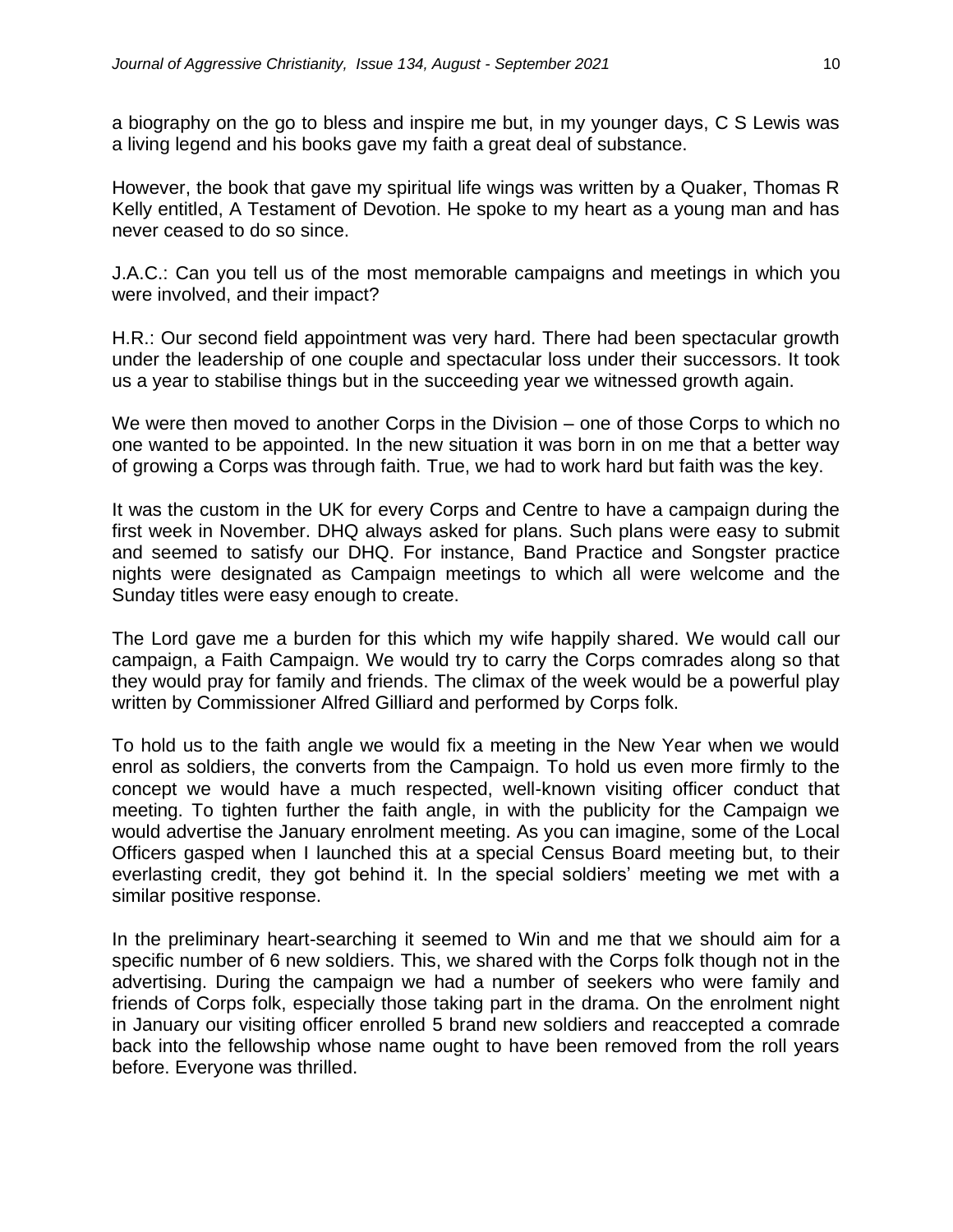In the new spirit of faith generated within this Corps that had been stagnating and shrinking for years, we made 36 new soldiers in 18 months. It was magnificent. After 18 months we were appointed to the Training College but the work continued.

Faith really is the key.

Cadets' Campaigns I loved (I can keep you going for a long time!!) we went to a large Northern Ireland Corps. Arriving on the Friday evening we started working in the town centre on Saturday with open air mtgs. We had a fine welcome meeting which we followed with a Pub Raid. In case you don't know our drinking bars are called public houses and, at the appointed closing times we invited people to come to the hall for coffee and a mtg. It was well-attended, boisterous at times but, in the end we had two seekers. Not a bad start to a Campaign.

On Sunday, even though the meetings were well-attended and powerful, there were no seekers and this continued right through the week. This was a situation quite outside my experience. As a brigade we talked about it, prayed about but, at the beginning of the final Sunday, apart from the two seekers in the pub raid, there had been no seekers.

What a challenge to our faith! Came the final Sunday Holiness Meeting and I stripped everything possible out of the meeting to allow us time to have a good prayer mtg. I recall majoring on the words 'Prove me now' (Malachi 3:11 AV) and doing something I had never done before or in-deed since. At the end of my address, in complete silence, I walked down from the rostrum and, placing my open Bible on the Mercy Seat said something like, 'Here is the challenge from God, are you willing to Prove Him – Now'? It was as though the flood gates opened as people came to the Mercy Seat. It was a long but glorious meeting. There was an afternoon Praise and Testimony mtg – again with seekers. We had the Salvation Meeting, the last meeting of the Campaign and again, the Mercy was lined repeatedly.

The very last seeker was a middle-aged man who had been the drummer in the Corps but something had gone wrong and he became a backslider. Someone had been speaking with him in the prayer meeting and when he came forward there was such joy in the hall. When the count was taken afterwards, there were 87 seekers on that Sunday. The Cadet Sergeant who had shared the leadership of the Campaign returned with me in the January, as per the original plan, to enrol the converts won on the Campaign as soldiers. It was tremendous! Faith is the key.

Some time after the campaign, the Corps Band came to London on a specialing engagement and I arranged to at-tend their Saturday night festival. The drummer was the very man who was the last seeker on the Campaign. He was full of joy. And so was I.

A few weeks ago a name appeared on my Facebook page and I wrote her a note saying, 'Are you who I think you are?' She replied by return confirming she was one of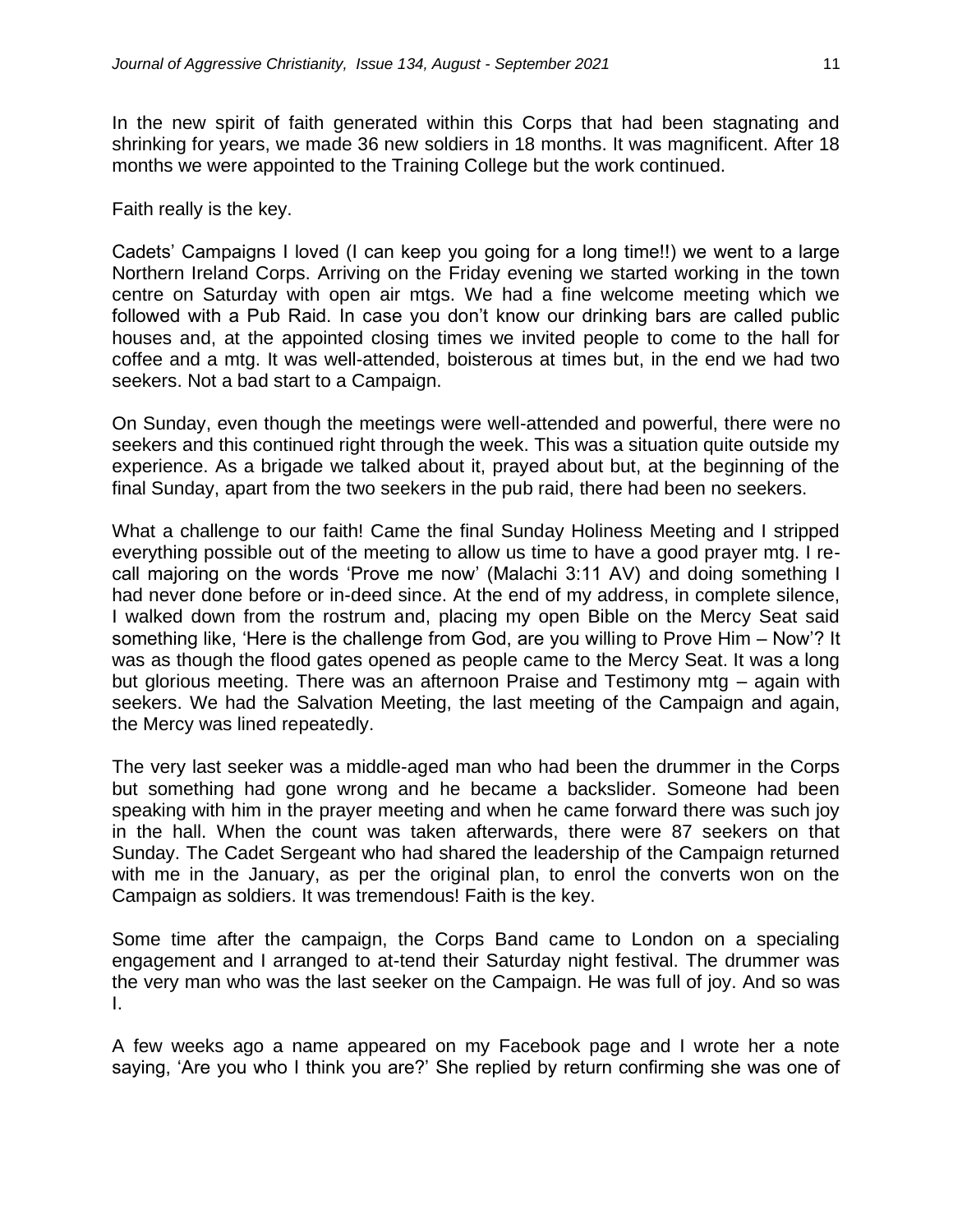the young Salvationists whose life had been revolutionised on the campaign, and who is still going strong in the Lord's work.

J.A.C.: What is God teaching you these days?

H.R.: To trust more and to love more and to concentrate on the essentials of salvation. To believe that we are among those weak and foolish things of the world made strong by God. To believe that the Army's best days are ahead of us because we are still part of his strategy for a fallen world.

He is teaching me the absolute centrality of Christ to all that God has planned. He is teaching me about the tenderness of his providence and that, whatever happens in the days ahead, I can be confident in him. He is teaching me that he is my heavenly Father.

J.A.C.: Who are your heroes?

H.R.: Captain James Cook was born not far from my birthplace. What a navigator! What courage! What a man! In my reading and imagination I've travelled every mile with him.

Captain Robert Falcon Scott led an expedition to the South Pole hoping to be the first to arrive there. He was beaten by the Norwegian, Roald Amundsen. But Scott's return journey, though ending in his death and those of his colleagues, was an epic failure and full of courage. I've travelled every mile with him also.

My heroes include the founding fathers of our faith and the martyrs: 'the blood of the martyrs is the seed of the church'. I have many heroes, men and women whose courage and faithfulness has moved me deeply.

My Salvation Army heroes start with the Founder and include his granddaughter Commissioner Catherine Bramwell Booth who captivated me during the time I was the Press Officer. My heroes include Commissioner Booth Tucker, Captain Harry Andrews, Commissioner Herbert Lord, General F Coutts, Colonel Catherine Baird. Both General Coutts and Colonel Baird mentored me without me realising it in the early days, and not just the early days, of my officership.

J.A.C.: What is your most memorable spiritual experience?

H.R.: I have so many deep spiritual experiences. Most of my prayer poems represent an actual spiritual experience but I recall an event from my military experience.

Having become properly saved I had no difficulty in witnessing to my mates. A parachuting injury invalidated me for further jumps and I was returned to an ordinary signals unit. Ex paras were allowed to wear their red berets and, of course, their wings which probably meant that, in an ordinary unit, an ex para was given a fair amount of respect, which meant that I had no strong opposition to endure. Because I was planning to become an SA officer I was al-lowed to use the office in which I worked during the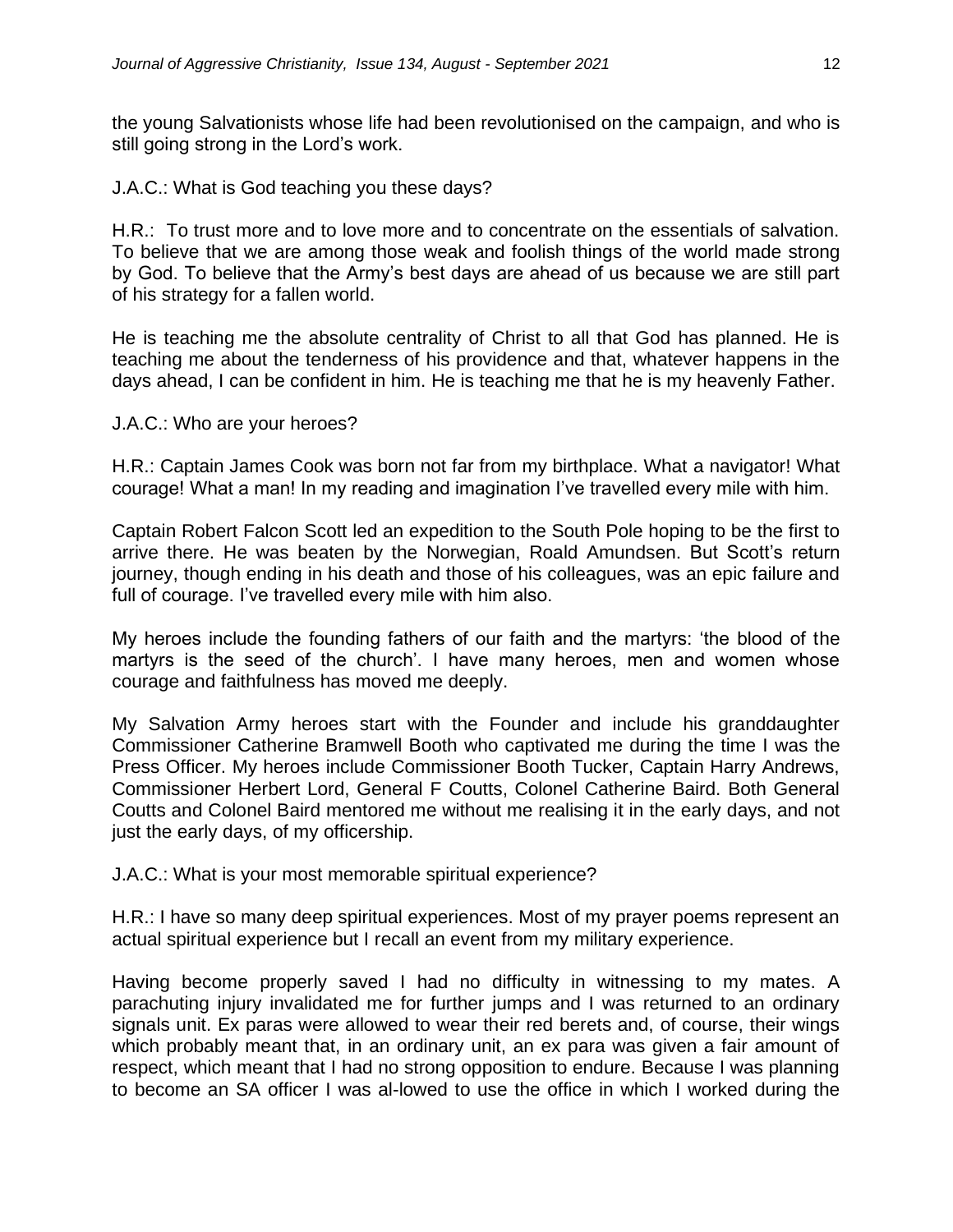day as a study room in the evenings. One evening the door opened and a Corporal whom I knew fairly well came in to check what was happening. I was actually typing out a short talk I was to give at the Corps the next Sunday. He stood behind me and was obviously reading what I had typed. Our conversation was therefore, on the content of my talk. After many questions and much discussion the atmosphere became such that I suggested that perhaps he should do something about his need for God.

The result was that we knelt at the office desk and I led my friend to the Lord. The very first person I had ever led to salvation. Bill Day, for such was his name, told one or two of his close friends what had happened and it became common knowledge in the camp. He came with me each Sunday to Gorgie Corps. The YPSM and his wife used to take me to their home for meals on Sundays and the Corps Sgt Major and his wife took Bill. They were good for him.

The sheer joy, exultation, of leading someone to the Lord is one of the deepest spiritual experiences one can experience. Though all subsequent similar experiences are wonderful there can only ever be a first, and Bill Day was that for me. If only more people could experience the sheer joy of soul-winning!

J.A.C.: Please comment on the state of Aggressive Christianity in the 21st century. How effective is primitive salvationism?

H.R.: I think it is important that we should be reminded of our heritage in this regard. Most churches probably move away from their roots a little as the founding enthusiasts die and the church becomes more organised. The changes too in society also facilitate this toning down of zeal and its challenges. But we do need to be reminded that the old way of getting saved is the way folk get saved to-day. If we devalue our Mercy Seat and decision-making emphasis we have, I think, devalued the Army and weakened our witness. I like the work you are doing to remind us all of the importance of the timeless values of the past.

J.A.C.: Our first General often wrote letters to his soldiers with teaching for daily life and warfare. Would you take this opportunity to offer a millennial message to soldiers around the world?

H.R.: To my fellow soldiers, I believe our name, The Salvation Army, is an inspired designation, born, not of human wisdom but of the Holy Spirit. The armies of the world are massed against us but, though powerful, they will be overcome. Faith, hope and love are the abiding qualities and they are not in the pos-session of the forces of evil.

I believe also in the timelessness of the divine qualities that built our Army. A changing society means that we have to adapt our programmes and strategies to maintain our effectiveness, but the essence of the Army, those divine qualities that created us, cannot be dismissed or compromised. They are of God. The Army is of God. The style may change but the aims and motives of our Movement are unchanging.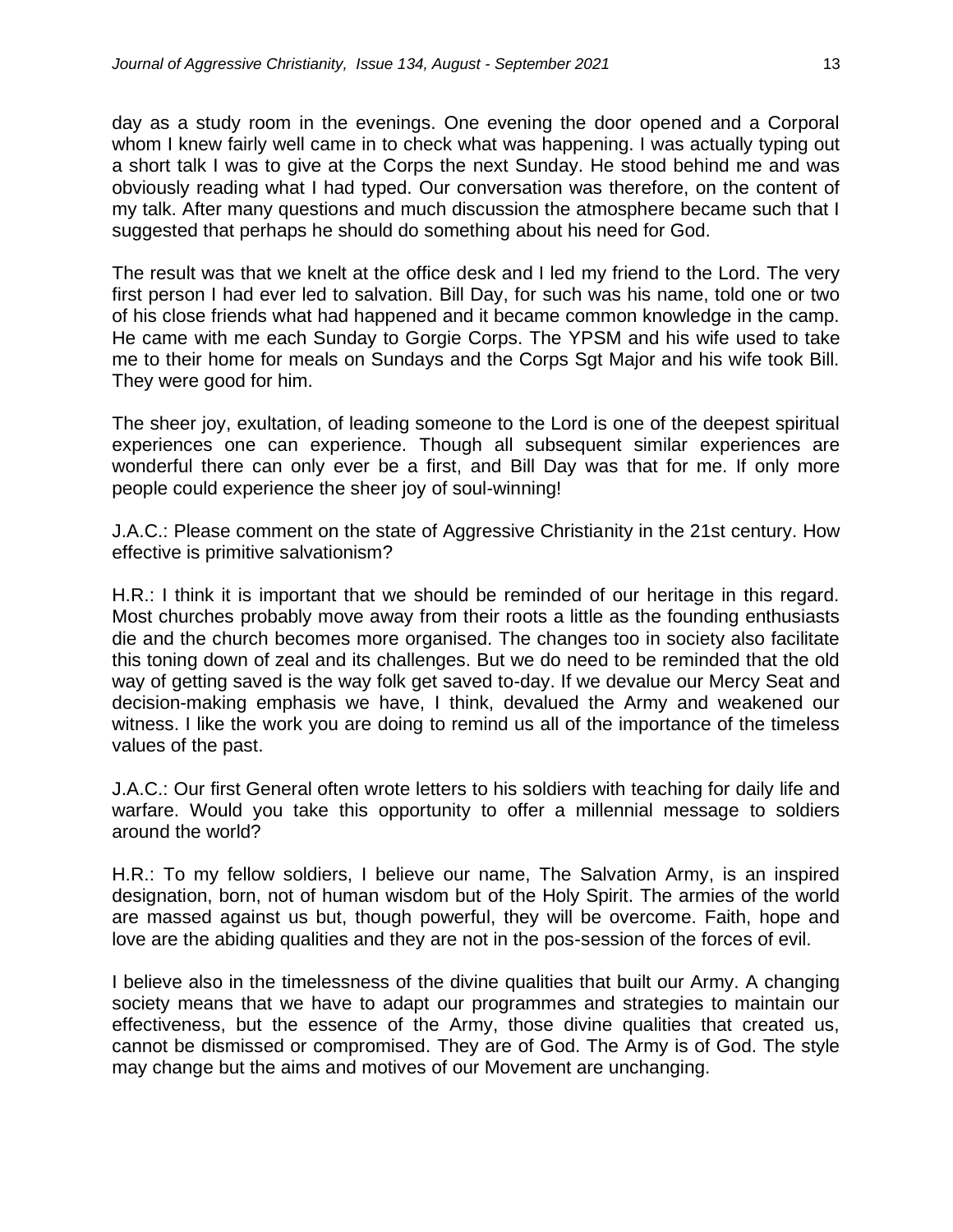I am proud of all that our relatively small Army has achieved. God has used our greatly gifted people to best advantage and we who are ordinary confess that he has used our ordinariness wonderfully well also. Each one of us has an important part to play in the salvation war.

We have always been an accepting and affirming company of God's people. We have also been a joyful, praising, cheerfully sacrificial people: that we will remain.

What I hope we will consider and develop is an awareness of those special gifts of the Spirit given to each one of us whether we count ourselves ordinary or unusually able.

I hope that, within our regard for each other – our love for each other – we will feel a measure of stewardship to-wards each other if we do not already do so, so that we will actively identify and encourage each others gifts. These gifts will flourish in a truly supportive atmosphere and, employed with confidence and wisdom will build up each Corps; build up the Army; help build God's kingdom. Within the competence of each Corps there are gifts, sometimes unidentified which, when they are known and released, will bring remarkable results.

The need to adapt is self-evident and the best means of adaptation come from our heavenly Father's hands. He will not fail us. He also happens to love the Army. Has he not chosen us to be his soldiers? Are we not a vital part of his strategy?

May God richly bless us all.

Harry Read – your fellow soldier.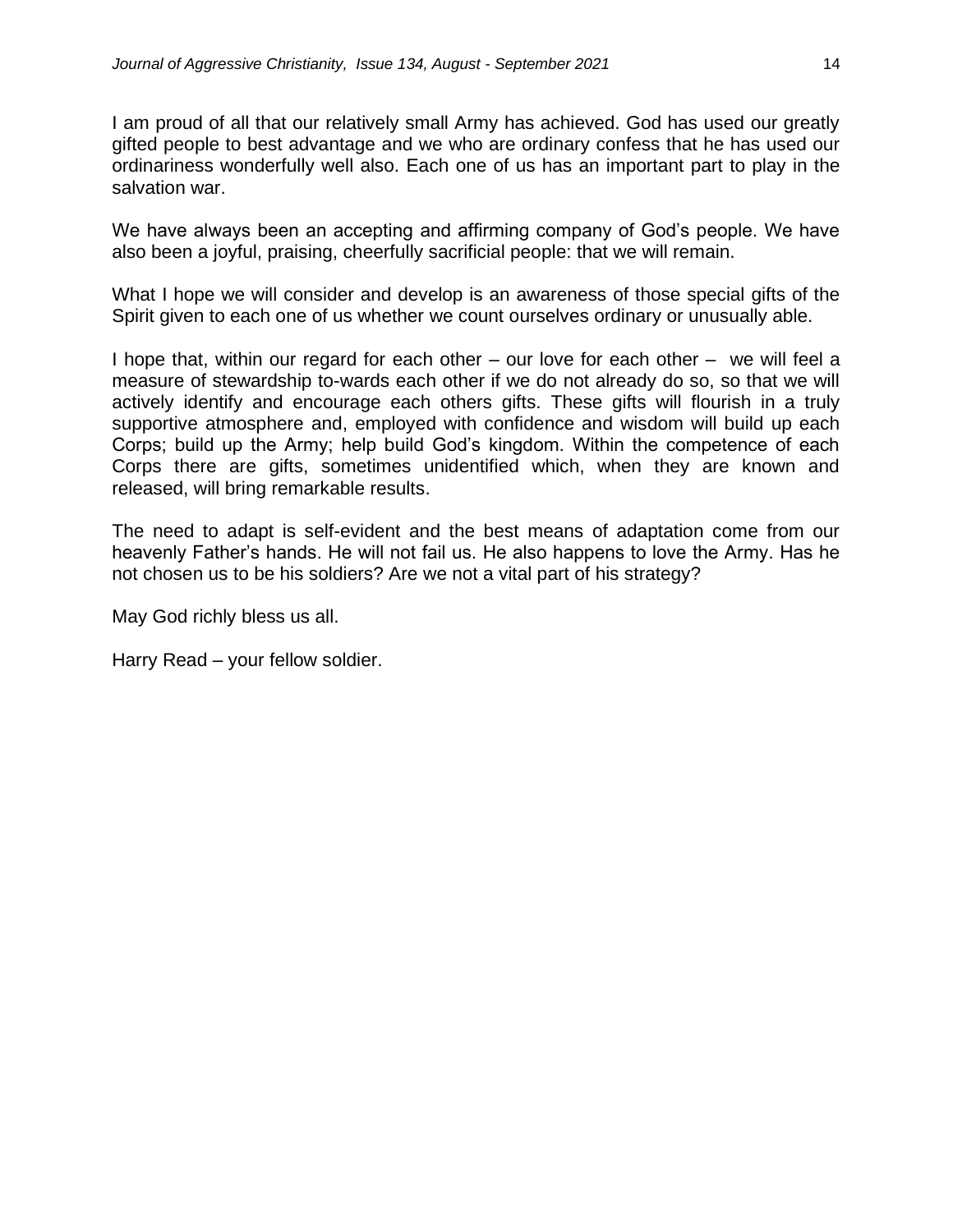#### **I Have Been Chosen**

Commissioner Harry Read

I have been chosen Lord. Thy favour rests Upon me, and my heart is filled with peace. Within my heart, no room for other guests For I am Thine. In me, Thou must increase. My chosenness, a new perspective gives New values dominate my questing mind. With Christ as centre, my whole being lives To please Him, and His ordained way to find. I have been chosen! With faith and confidence I step out on my pre-selected way. Each day, a new, confirming consequence That it was best, the Saviour to obey. Even in troubled days, when light grows dim, I am secure, for I still walk with Him.

*John 15:16 "You did not choose me but I chose you".*

With abundant blessings, **Harry** 10.07.21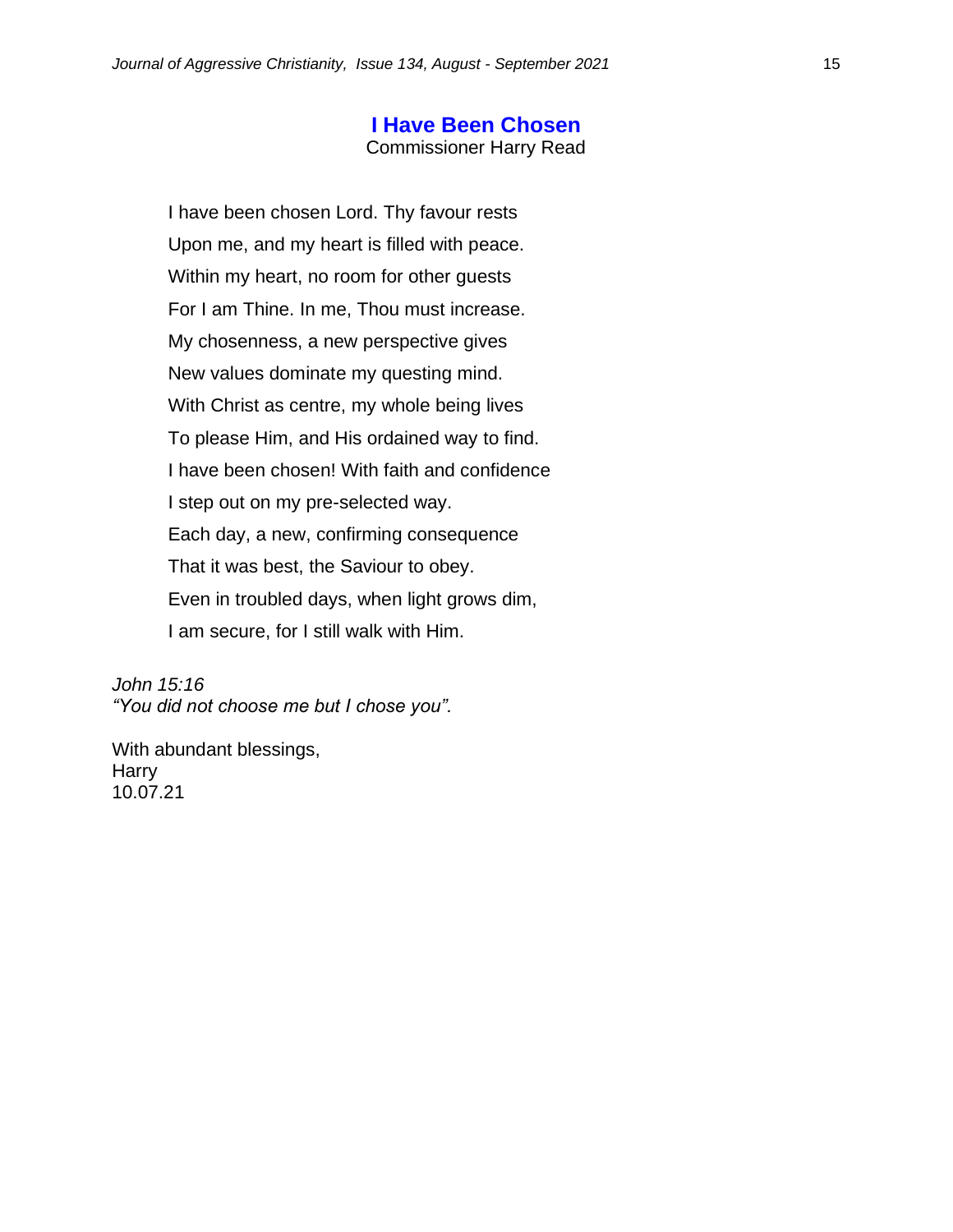# **Seeking And Finding**

Commissioner Harry Read

My seeking soul, Lord, reaches out to you, For in no other can its joy be found. That you are all in all to me is true, And of my aspirations you're the ground. With hopes great eagerness to you I turn And know my turning cannot be in vain, For you have fixed in me the power to yearn And promised if I ask I will obtain. More of yourself, dear Lord, I humbly seek, More of your Spirit reigning in my soul, More of your power – unaided I am weak And prone to lose direction and my goal. My prayer is great, but you now bid me pray, Have you not given this prayer to pray today?

*John 15: 7*

*"If you remain in me and my words remain in you, ask whatever you wish, and it will be given you".*

With abundant blessings, Harry 03.07.21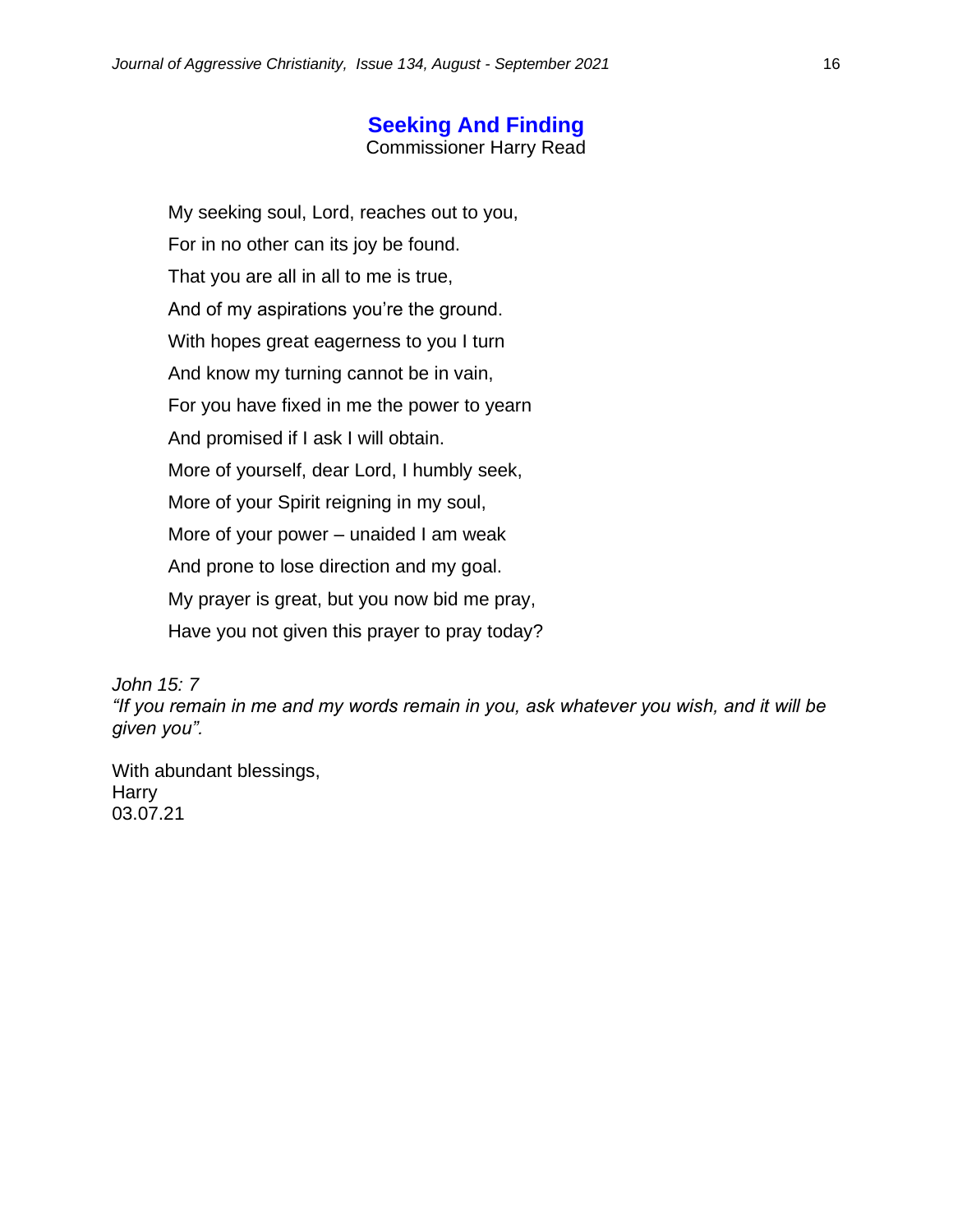# **The Promises Of God**

Commissioner Harry Read

We love and serve a promise making God! He fits a promise to our mortal needs, No matter where dull human feet have trod His promises have made for noble deeds. His sky is crossed and arched by rainbow hues, Though storm-clouds roll, His promises are sure And though at times, our way we seem to lose, His word and will forevermore endure. Do we need guidance, power, or simply grace? Or patience, courage, or the will to be? Or eyes to see the Christ in human face? Or faith enough, eternity to see? He has a promise strong and sparkling bright To lift each earth-bound soul to heaven's height.

*Romans 11: 33 "Oh, the depth of the riches of the wisdom and knowledge of God!"*

With abundant blessings, **Harry** 30.06.21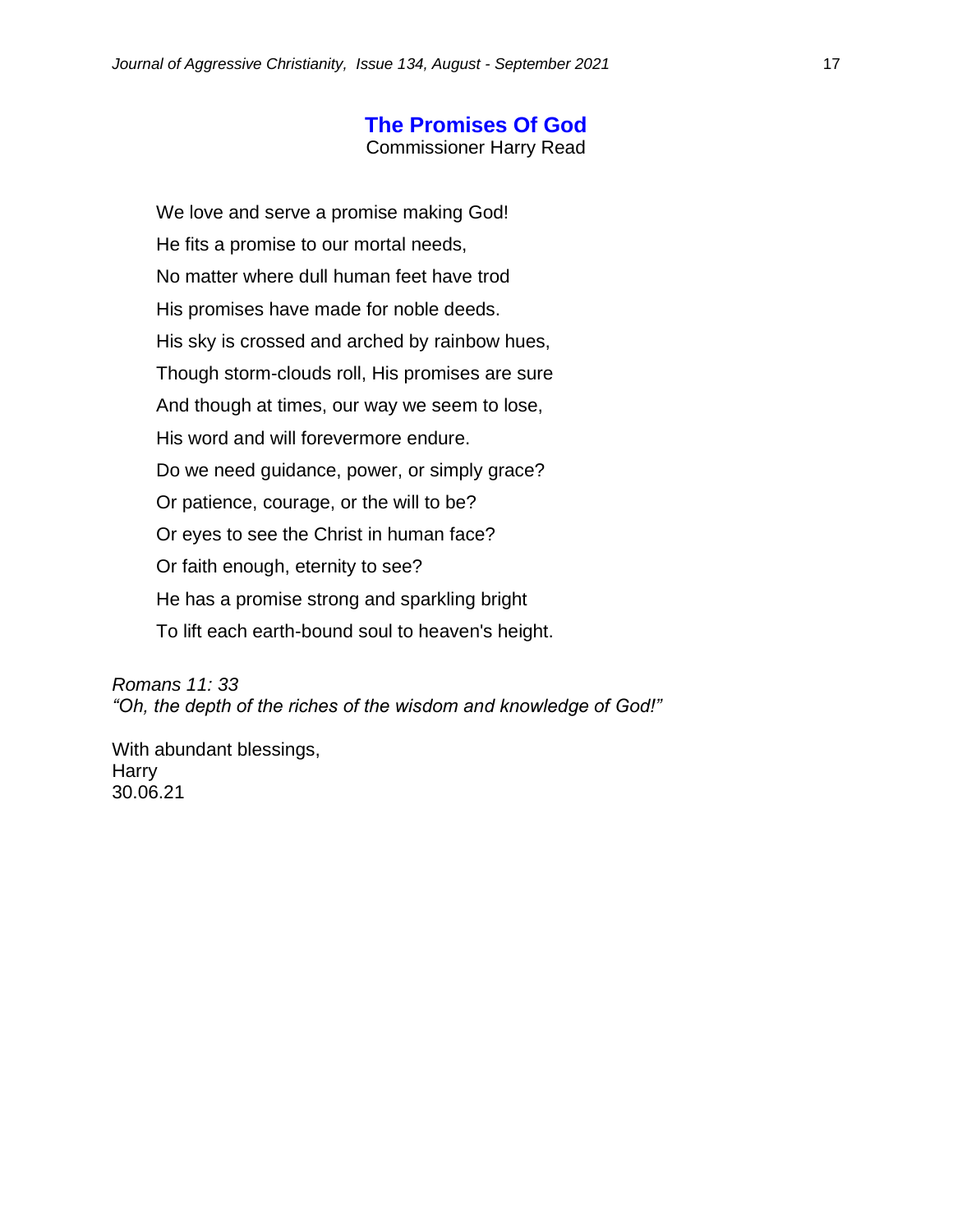# **Our Generous God!**

Commissioner Harry Read

God is seeking those who need him, In his unobtrusive way, Waiting patiently to lead them From the paths wherein they stray. Ever seeking – ever yearning – God, the Shepherd seeks his sheep – Heart aflame, with mercy burning – God has promises to keep. Open-handed God approaches, He has gifts of grace to give, On our freedom ne'er encroaches But he knows through him we live. He will grant the gift of pardon, Adds to that the gift of power, Be himself our soul's sure guardian, Caring, guiding, hour by hour. More than gifts – though gifts are treasures – Has our generous God supplied. Love requires undreamed of measures: Twas for love that Jesus died. More than gifts, God gives us Jesus – Gift beyond our furthest dream, Christ in us is how he sees us Christlikeness – God's gift supreme.

#### *Matthew 5: 6*

*"Blessed are those who hunger and thirst for righteousness, for they will be filled".*

With abundant blessings, **Harry** 26.06.21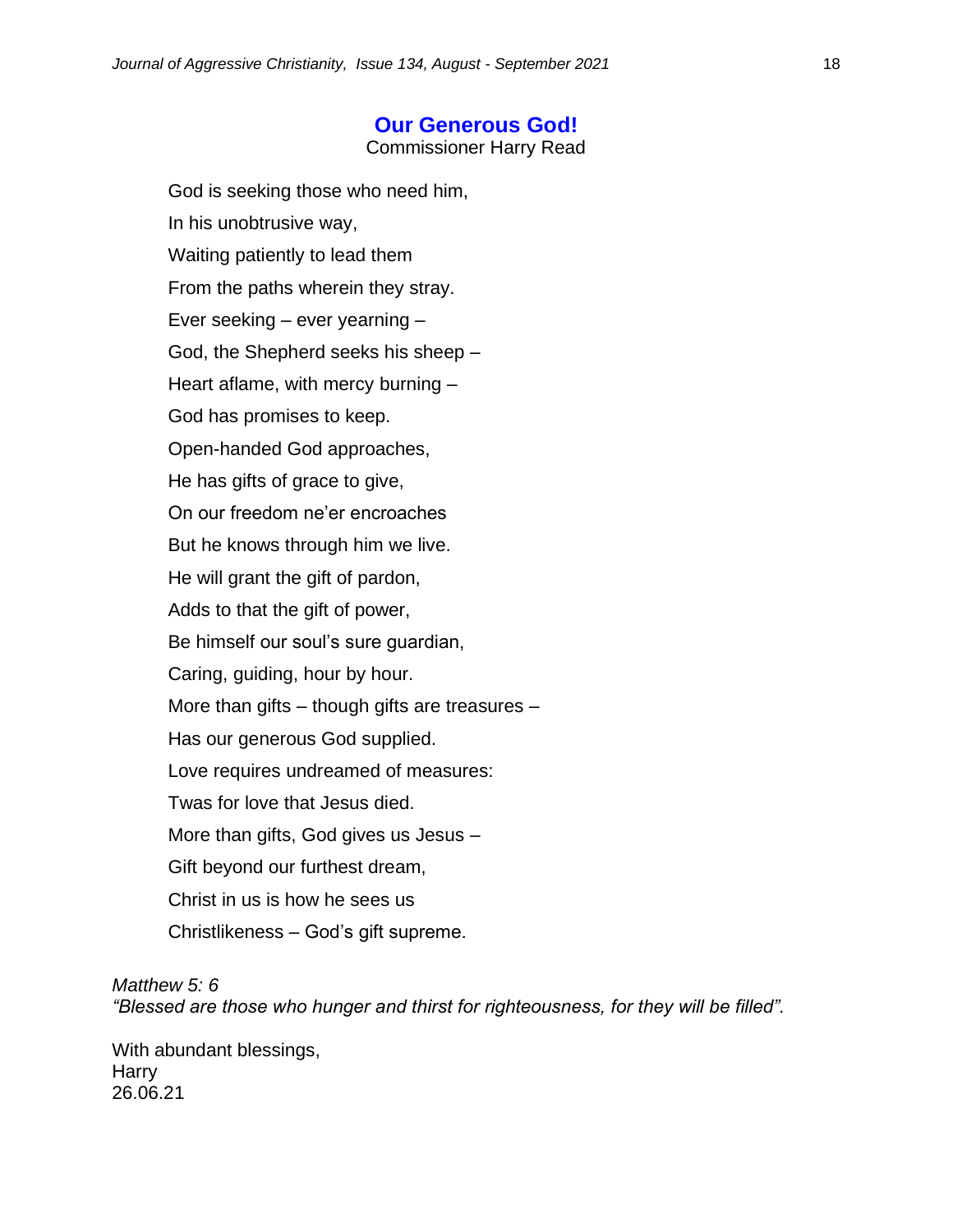# **Do It Again, Lord!**

Commissioner Harry Read

Thy mighty deeds O Lord, have long been told. Creation's story stands for all to read, And how the weak, by Thee were made as bold Performing many a great heroic deed. Thy Spirit who came down at Pentecost Unleashed upon the world undreamed of power, And people, who to heaven were counted lost Became Christ's people through that very hour. Withheld nor e'en diminished is Thy might, Nor weary is Thy heart of humankind, Thy love's great light shines through the darkest night, Each sinful, weary soul, to seek and find. All powerful, present, loving God art Thou, Reveal to us Thy power – and do it now.

*Habakkuk 3:2 (Good News Bible).*

*"O Lord, I have heard what you have done, now do in our times the great things you used to do".*

With abundant blessings, Harry 23.06.21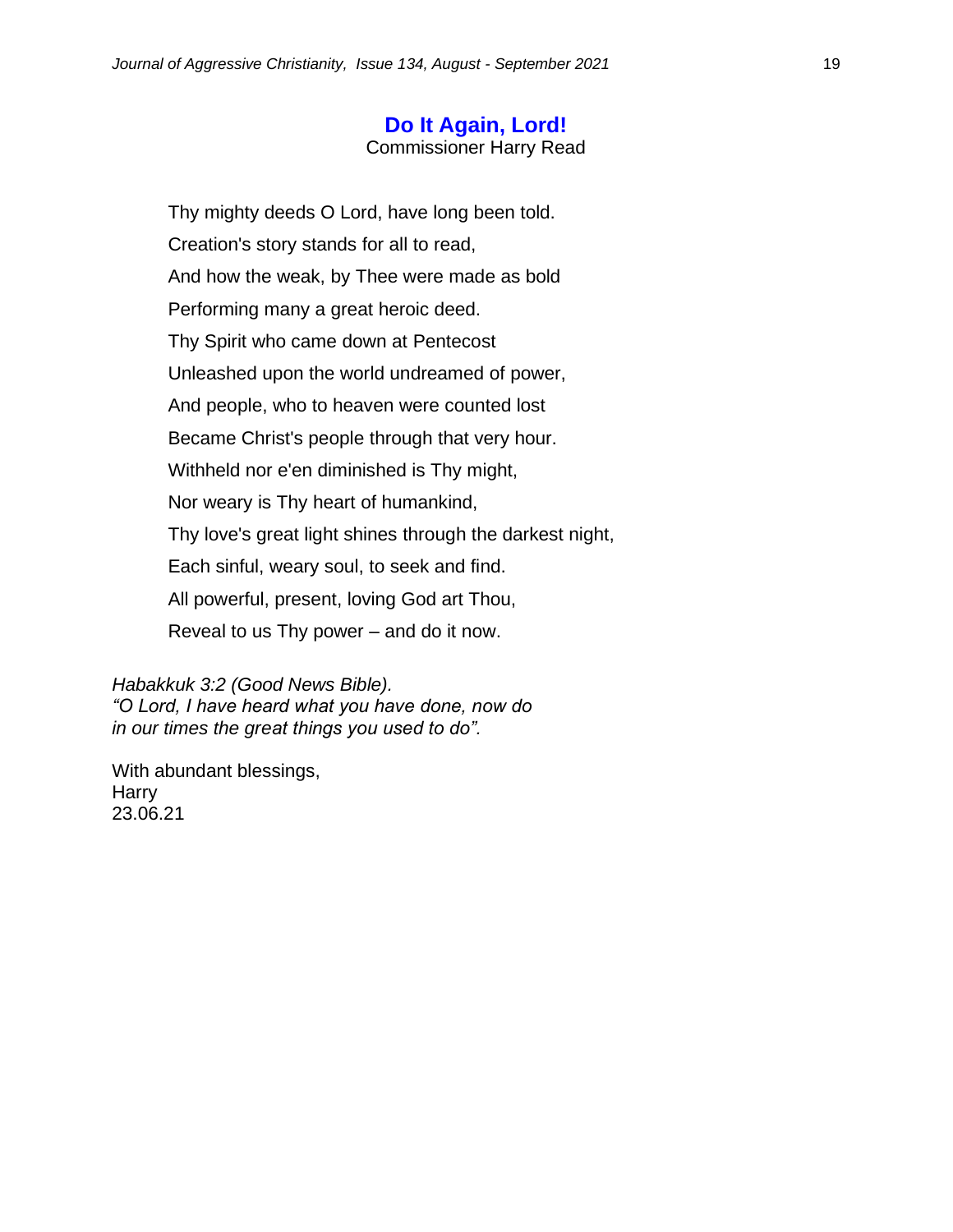# **My Need**

Commissioner Harry Read

I feel my need, and open wide my heart Your Spirit to receive in added power. Of you, I would forever be a part Throughout each day and every passing hour. Help me to yield in glad totality, To open up to you my secret thought, And let your Holy Spirit cleansingly Flow through this heart which Christ on Calvary bought. Imploringly, before you, Lord, I kneel, And stretch towards you, open, questing hands, Believing you will meet the needs I feel And answer my soul's eloquent demands. O Holy Spirit, seal me yours alone, Infill me now, and make my heart your throne.

*John 16: 15*

*"All that belongs to the Father is mine. That is why I said that the Spirit will take from what is mine and make it known to you".*

With abundant blessings, Harry 19.06.21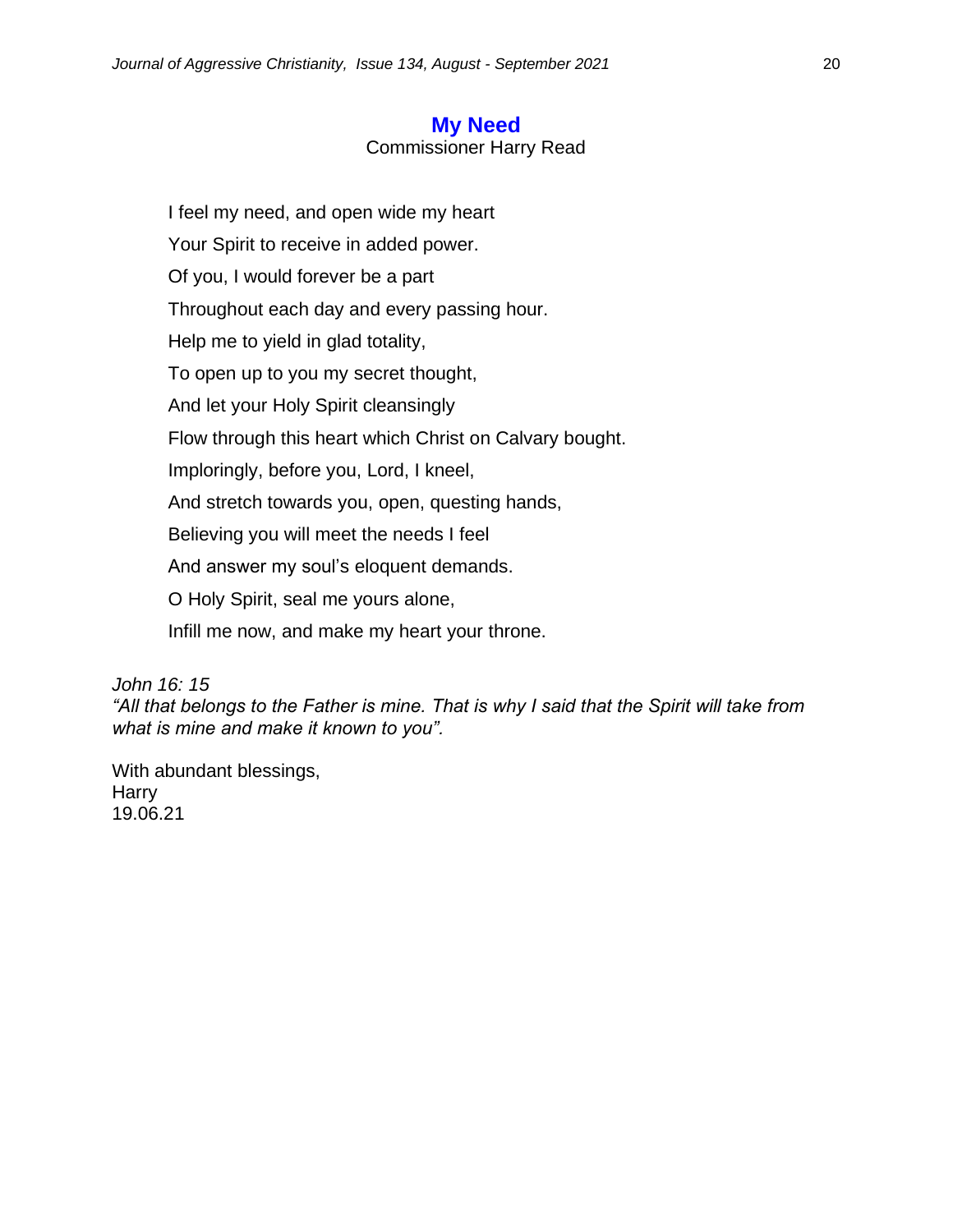# **My Deepest Being**

Commissioner Harry Read

In me are depths which only grace can plumb, Of which alone God's Spirit is aware, Where sentiments are formed and seldom dumb Providing good and evil with a spur. These forces lie beyond my conscious reach, Against their upward flow I have no power, And yet – unteachable, my heart they teach And my intended plans with ease obscure. But he, the Holy Spirit can descend And to that chaos can true order bring; He turns that threatening foe into a friend And in that alien place crown Christ as King. His coming grants my latent strength release, And grants to my unstable heart, his peace.

*John 14:26*

*"But the Counsellor, the Holy Spirit, whom the Father will send in my name, will teach you all things and remind you of everything I have said to you."*

With abundant blessings, Harry 16.06.21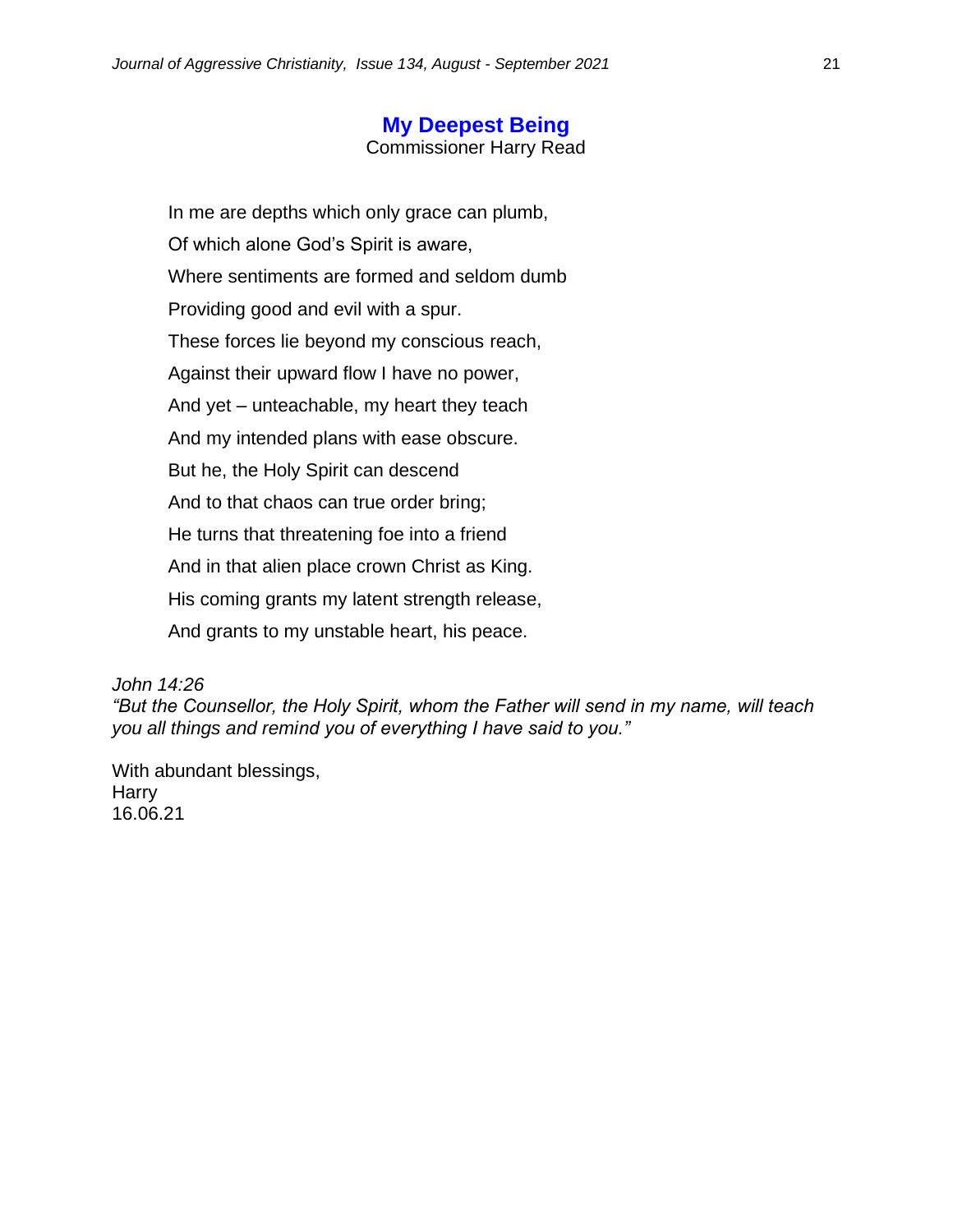#### **The Triune God**

Commissioner Harry Read

I cannot visualise the face of God, He is the great - the uncreated one Whose Spirit reaches where no feet have trod, Where light unseen by mortal eye is shone. How can this God by humans be defined? How can we even guess where he abides? How, by our searching, penetrate the mind Of him who over worlds and space presides? How else, but through his Son, the Word made flesh Who came to show us what our hearts would know? To open wide our eyes - our souls refresh With news that in Christ, God is here below? And as we look at Christ, his deeds his ways, We see how well his Father he portrays.

*John 20: 18 "Mary Magdalene went to the disciples with the news: 'I have seen the Lord!'"*

With abundant blessings, Harry 12.06.21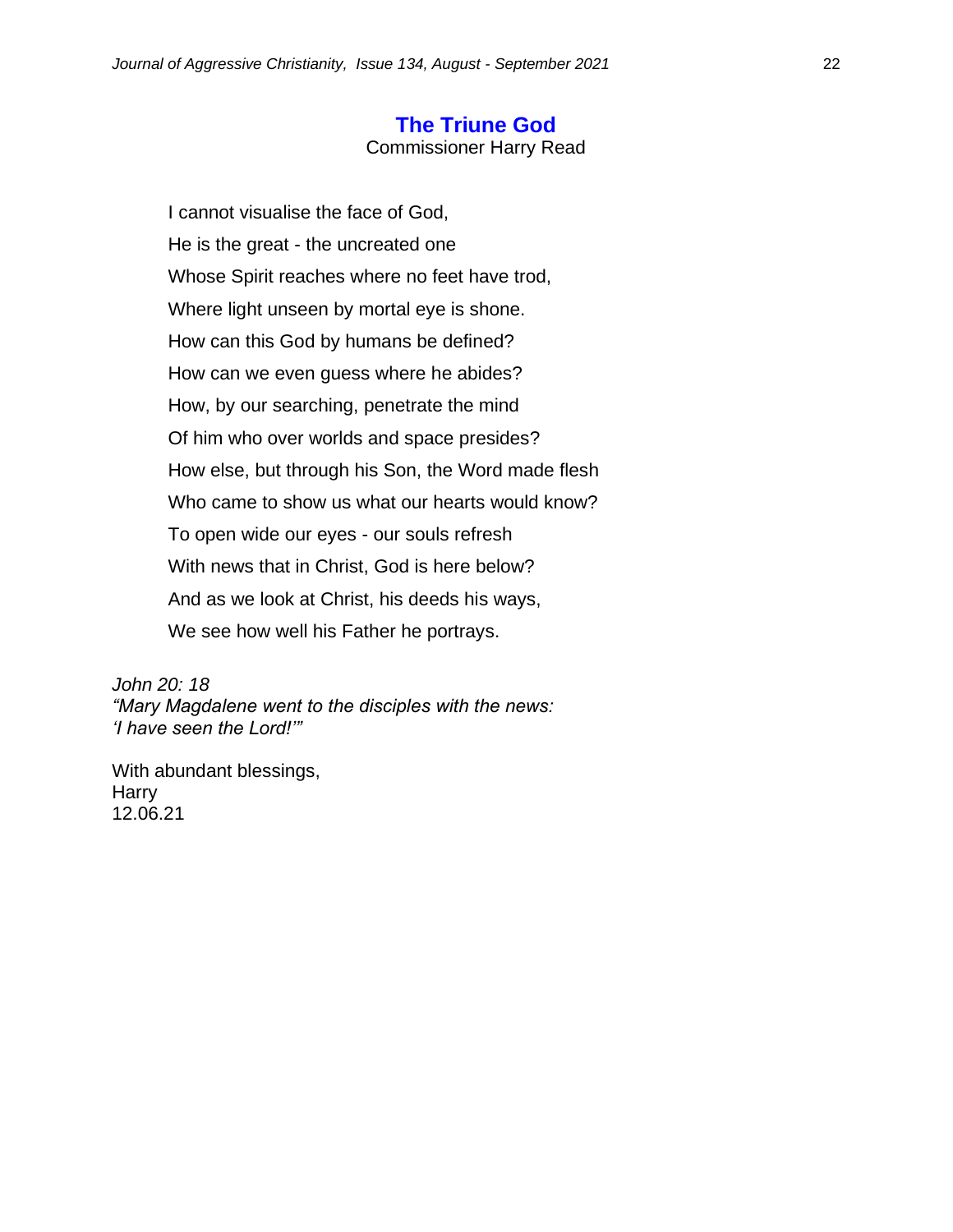# **Theological Nomads?** Steve Bussey

The word "denomination" comes from the old French and Latin, meaning "to name something completely." Some etymologists believe the Latin word "nomen" and the Greek word "nomos" are interchangeable. The Greek is word refers to the idea of "law" or "precept."

A denomination is a tribe of people who share a complete and logical understanding of the precepts of Scriptural interpretation. In Judges 17:6 we read about how in Israel "everyone did whatever seemed right in their own eyes" - they interpreted the law (nomos) subjectively and in isolation.

In today's postmodern world, we have come to celebrate radical subjectivity. "My truth" is absolute. In many ways, every person has become their own denomination, their own tribe. Recently, it has become popular to say, "I am post-denominational" - I don't associate with any tribe. I'm a theological "nomad." This sounds better, right?

Let's play this out: Roman's 12 challenges us to "not be conformed to the patterns of this world" but rather to "be transformed by the renewing of our minds so that we can test and approve what God's will is." That makes sense! I read Scripture, interpret it, and live it out. Simple.

How do I test and approve what God's will is? Do I just do what is right in my own eyes? No. I need to be accountable. Who should I be accountable to? People who are going to tell me what I want to here? Doesn't this lead to confirmation bias? To groupthink? Yes, somewhat. But how do I know what God's will is? How do I make sure I am not "drinking the kool-aid of some crazy cult?"

Interesting to note that "cult" has to do with worship… It is also where the idea of "culture" comes from - a group that shares an identity, a set of beliefs, values, and behaviors. Those shared ideas entice folks to come together and share in community around those shared convictions. Many cultures as shaped online these days by virtual groups of people who share their ideas - their views of the world.

But back to the kool-aid: How do I know I'm not in a cult? How can I figure out whether my culture is healthy? If I am a sheep (stay with me on this metaphor) - and I know sheep have a tendency to stray… How do I make sure I am not being led by a wolf in sheep's clothing? How do I make sure the culture that is shaping my identity, values, beliefs, and behaviors is good for me - and, more importantly, is true? How can I know whether "my truth" (or, for that matter, "our truth") isn't a bunch a baloney?

Back to denominations - why am I a part of a denomination and how can I make sure it is not a cult?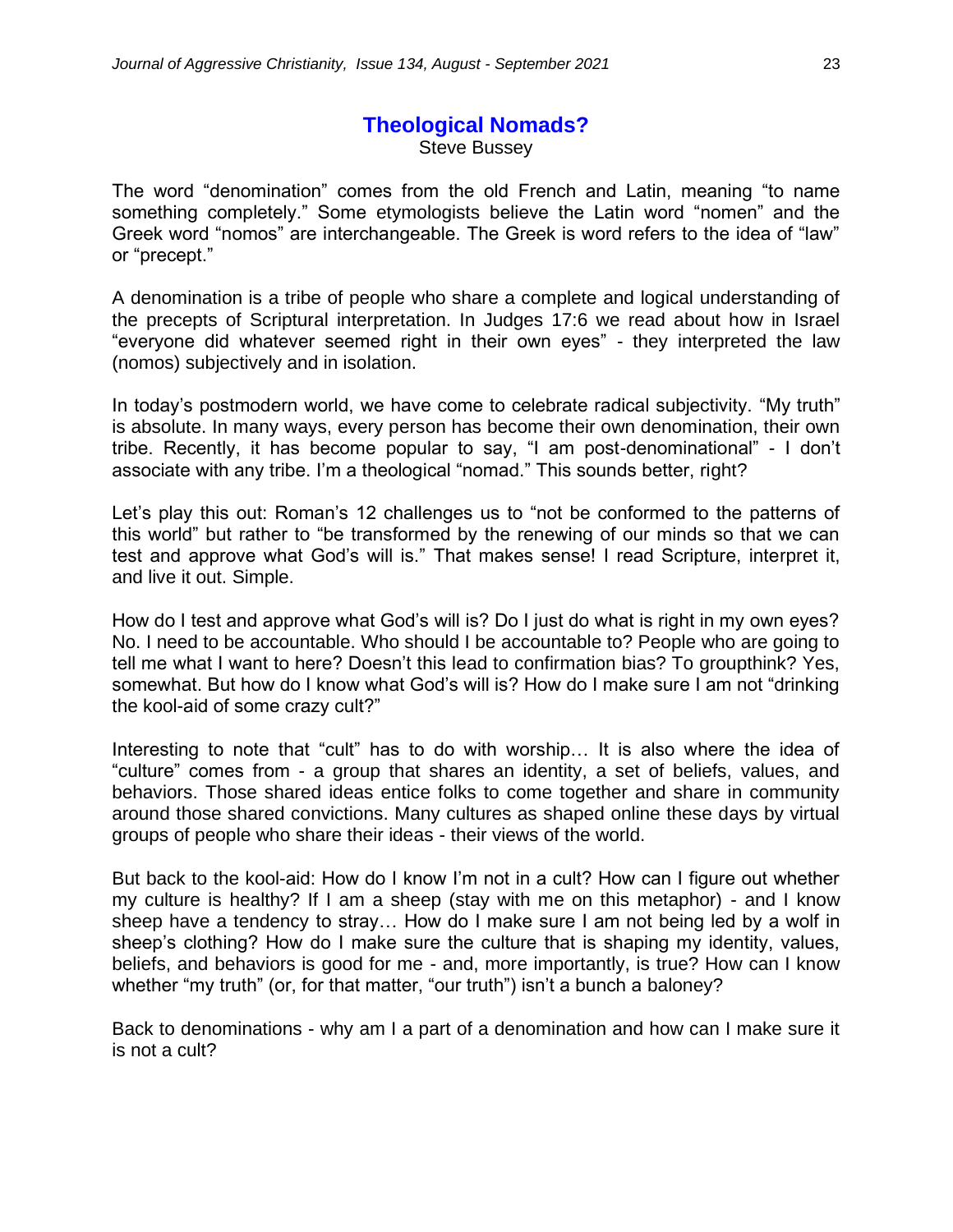A "denomination" is not merely a Facebook group or a couple of folks meeting together to form a book club. A denomination roots itself in Scripture - which is what we in The Salvation Army call "the DIVINE RULE for Christian faith and practice."

However, we do not interpret this independently, but we test it in light of TRADITION. To help avoid groupthink and slip into the whole "doing whatever is right in our eyes" thing, we connect to a broader movement that has tested and approved interpretations of what should be believed (what is called "orthodoxy") and how this should be lived out (which is called "orthopraxy"). The "wisdom of crowds" idea applies here - in that we look to a global and historic community to test and approve these ideas. Those ideas should work together - you don't want something that is illogical, testing an idea to make sure it works is a good practice!

There are, however, different interpretations of "what is true" and "what works" - and this is where we have the gift of REASON and EXPERIENCE to wrestle through these matters.

A denomination is a tribe of people who share a coherent and logical orthodoxy and orthopraxy. Those who share these convictions make up that culture. They share a view of Scripture that is rooted in a particular tradition and embrace an articulated logical belief system which they commit to living according to. Like any group, there are certain rules which govern the tribe. If I am a fan of Coca-Cola, I join that club. If I am a fan of Pepsi, I join that club. If I think Coke should be Pepsi, I am entitled to that opinion… but I should probably join the Pepsi club…

Likewise, those who are part of a denomination share those convictions. A person is entitled to change their views, but this ends up changing which group one associates with.

In our denomination, The Salvation Army, we are global, we are diverse, we are historic. How do we remain united? What is it that brings us together? This movement is rooted in Scripture. We are part of the universal church. We come from the Protestant tradition. We come from the Classical evangelical tradition - and more specifically the Arminian, Wesleyan, revivalist and reform tradition. We were founded by William and Catherine Booth who rooted us in the worldview we call "Salvationism" which is tethered to this tradition.

Our orthodox beliefs are articulated in our Handbook of Doctrine. Our orthopraxy (behaviors) are articulated in our Orders and Regulations. These continue to be wrestled through with international governance councils. We are connected to the broader evangelical community and the wider ecumenical church. This is not merely a Facebook group, this is a denomination.

One other important point, while some tribes/denominations operate on a Congregationalist governance model, we do not. We are an autocratic movement which means that we don't "vote" whether or not we are going to change our beliefs.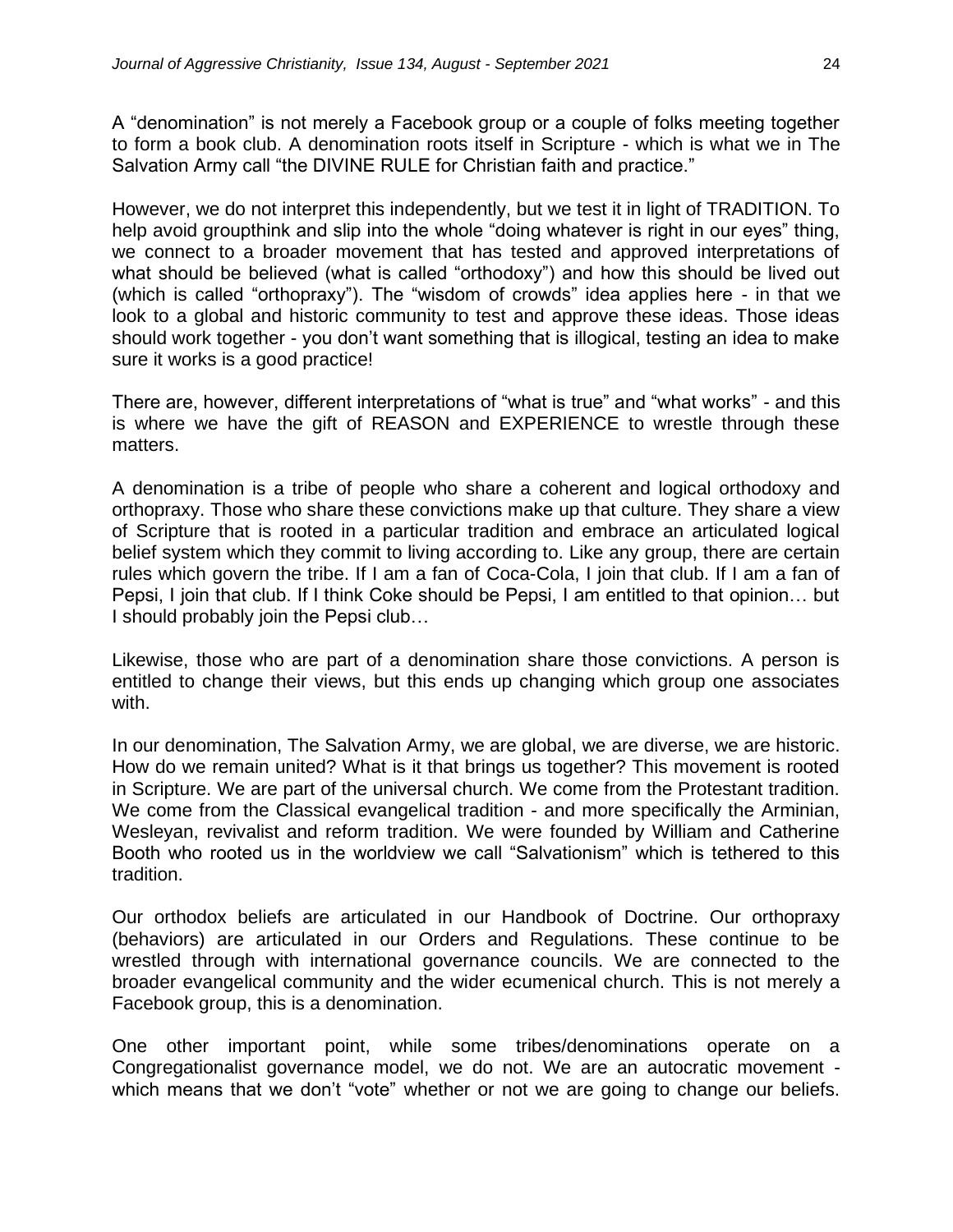This was abandoned in 1875 when the Booths realized the governance model of the Methodist New Connexion would lead to mission drift.

To keep "the main thing the main thing," the members of the Christian Mission began to make the shift from mission to Army. They shifted from their leadership from being a General Superintendent to being a "General" - yep, a person who says, "this is what we are doing - and we do it." Wow - that's some serious trust! How do we make sure this person is aligned? There are checks and balances out into place. In fact, there are limits to even the authority of the General to change things! That's how serious this movement is about not drifting from our convictions and mission! The Army even set a succession plan in place (modified in 1929 for extra checks and balances) to guard this identity and purpose and to protect the movement from straying from these convictions of belief and practice.

While we have a new Orders and Regulations for Soldiers - it really is the same, but just articulated in a new and fresh way. However, we in The Salvation Army believe strongly in free will. Every person chooses whether they will follow Christ. Likewise, every person chooses whether they will be part of a denomination.

So what tribe are you a part of? For me, I have wrestled and been convicted that I am called to be a soldier in The Salvation Army. My covenant is not to the General. It is to God. However, I will faithfully serve under my General and my Territorial leadership to live out these ideals. I hope you will join!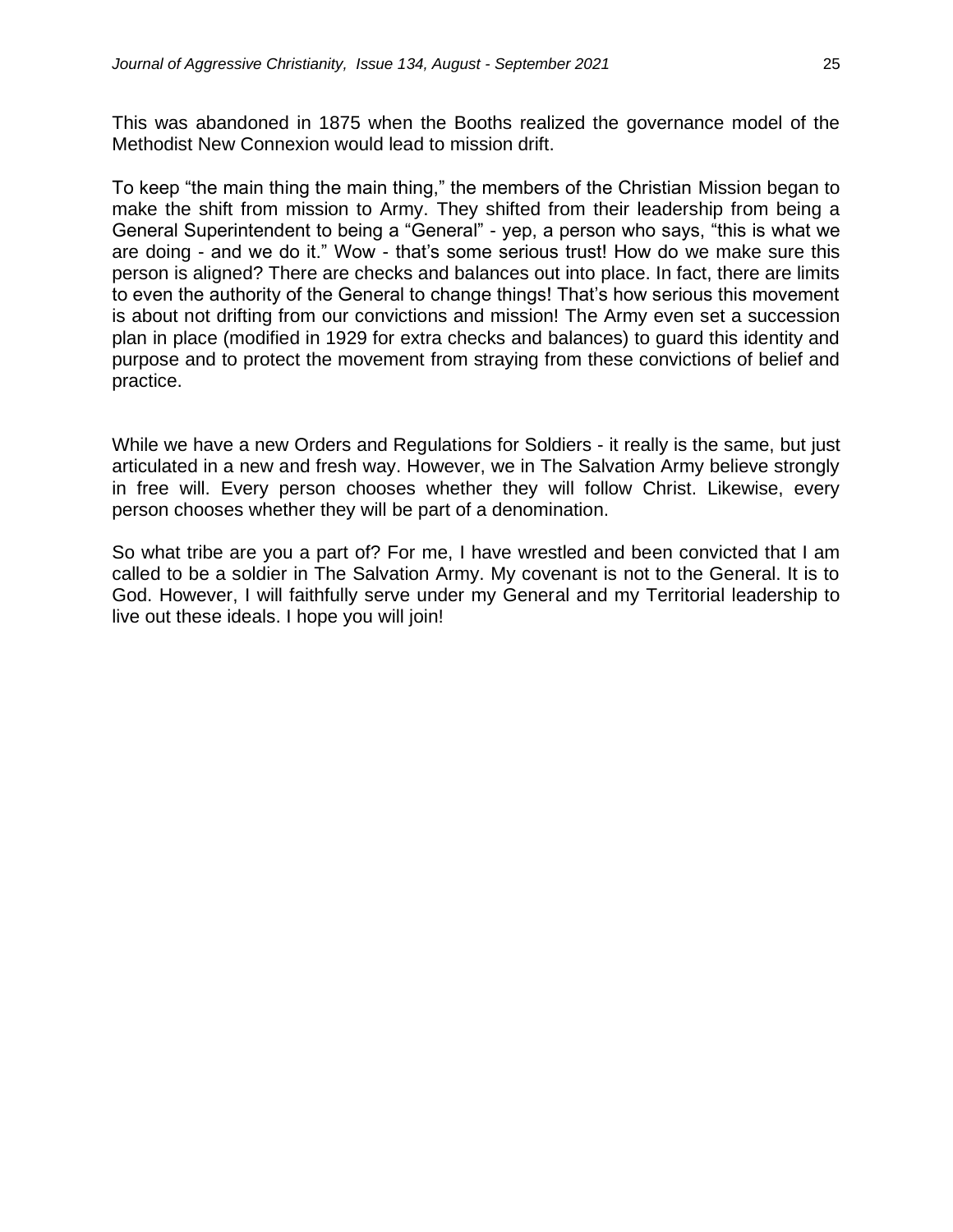# **The Salvation Army Is Shake, Shake, Shaking...**

Captain Pete Brookshaw

There's a significant, seismic shift happening in The Salvation Army in these days. One may suggest that's true across the church more broadly, but I'll allow others to witness to that.

I've heard some describe it as a 'shaking' of the church. Others have said, it's the start of a new reformation. Someone told me recently, "I think we're on the brink of an awakening".

It's near impossible to tell you what it's all going to look like 20 years from now. What will The Salvation Army look like in 10 years? God only knows. I don't even know what the world is going to look like in 12 months!

The shaking is the only word I can think of, to describe what God seems to be doing. Every little thing, God is shaking it. Does it matter? Is it about the Kingdom of God? Is it bringing light into the world? Is it a man-made construct that holds people back in religious institutionalism?

Old ways of doing things: Shake, shake, shake.

A formal uniform in a post-militaristic society: Shake, shake, shake.

A Sunday gathering that expects the unsaved to come to them: Shake, shake, shake.

A Bible study that has shut the door to people that aren't like them: Shake, shake, shake.

Fail to treat everyone the way God would have us: Shake, shake, shake.

Music that is old and stale that expresses nothing new to an inquisitive world: Shake, shake, shake.

All that matters is your stats: Shake, shake, shake.

A form of Christianity that celebrates conformity and religious duty: Shake, shake, shake.

A Christian who can't worship Jesus, unless the minister wears a tie: Shake, shake, shake.

God must think anything is permissible: Shake, shake, shake.

Any form of evangelism that doesn't look at holistic salvation of an individual: Shake, shake, shake.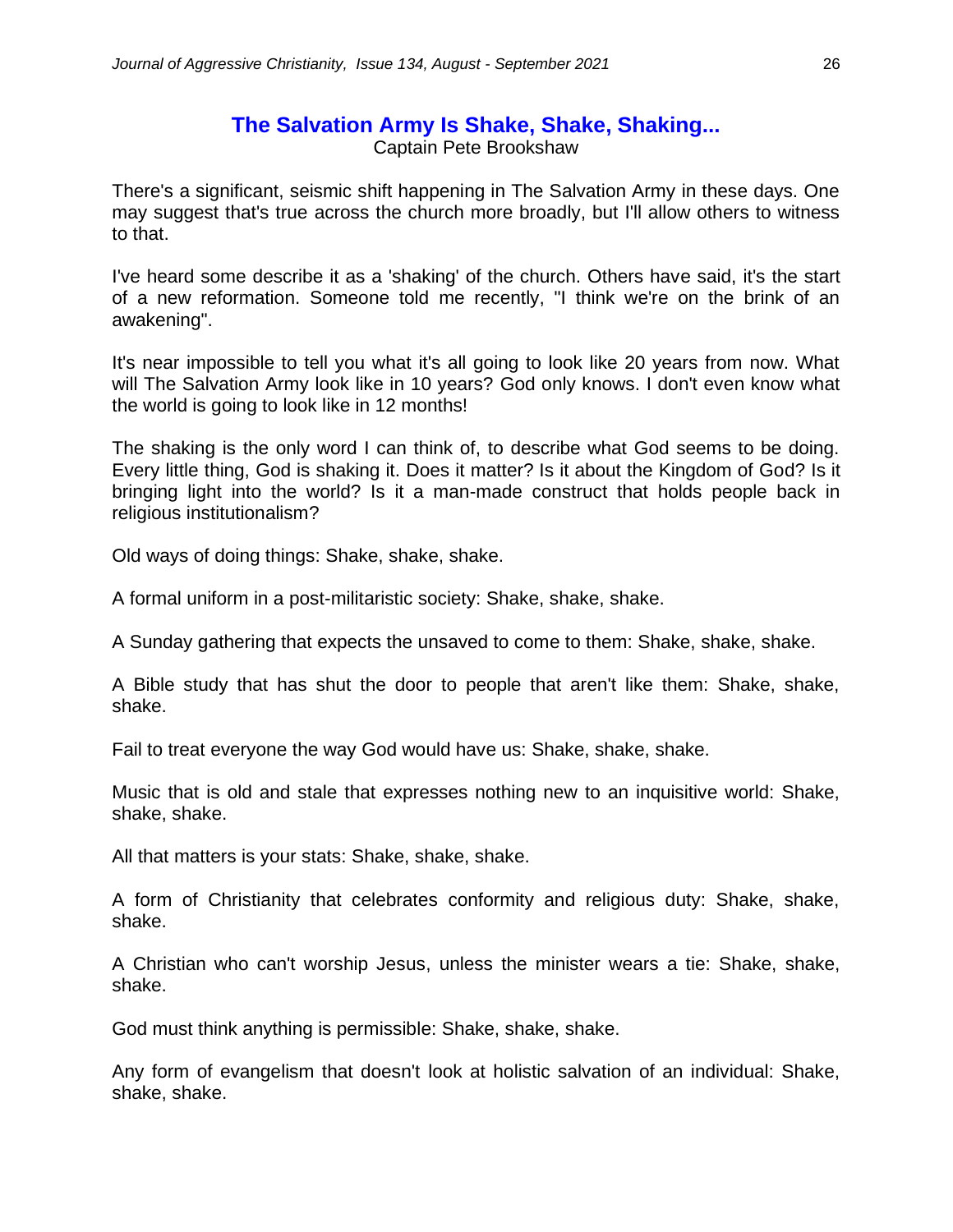Maybe God's ok with sin? Shake, shake, shake.

You don't have your hair up when you preach: Shake, shake, shake.

Now, I'm not trying to stir the pot (even though I probably offended many in the last few paragraphs). I think you can blame God for the shaking. See, I'm actually quite afraid. Scared even. A little anxious. Even at the age of 39, I hold dear to many things. I already have a few decades of Salvation Army history under my belt. I have precious memories. I have rich stories of the Spirit of God working in different Salvation Army settings.

But despite that, God is shaking things. Some of the methods might stick and be around in a generation or two, but I sense the shaking that God is doing right now, is causing some ways of thinking and doing to become irrelevant and superseded by the new thing God is wanting to do.

So, if you've come this far with me, you may agree that the holy discontent among Salvationists is at an all-time high. We are discontent. And that's not because of some leader, or even some bureaucratic process that frustrates us. It's because we aren't who we're meant to be (yet). And we're trying to discover it.

God is helping us along by shaking the very foundations of our movement. The foundations that became somewhat set in stone some years after William and Catherine went to be with the Lord.

God is not finished with The Salvation Army. God is refashioning us. God is remolding us; reshaping us. And while we celebrate all that God has done through many a faithful believer in years gone by, (There is much gratitude for all their work), we know God is up to something.

The core belief we have is that God is love. So we trust, what Christ has in store. We trust, through faith, that the shaking is not just for our benefit, but for the salvation of the world.

We must allow God to make new wine in new wineskins. The problem is, we're trying new things and putting it back into old wineskins. We try to squeeze innovative ideas for the Kingdom, into the frameworks that we created decades ago. Take a new idea, birthed by the Spirit of God, and allow it to ferment and exist within a new way of operating. A new framework. A new, God-inspired way of working. Don't put new wine into an old wineskin.

There's a detangling happening. Some of us, are navigating our way through change, and learning to detangle ourselves from the expectations of man, and learning to live and serve for an audience of one. No power struggles. No unrealistic expectations upon the shoulders. No backstabbing other leaders. No putting down another colleague. Just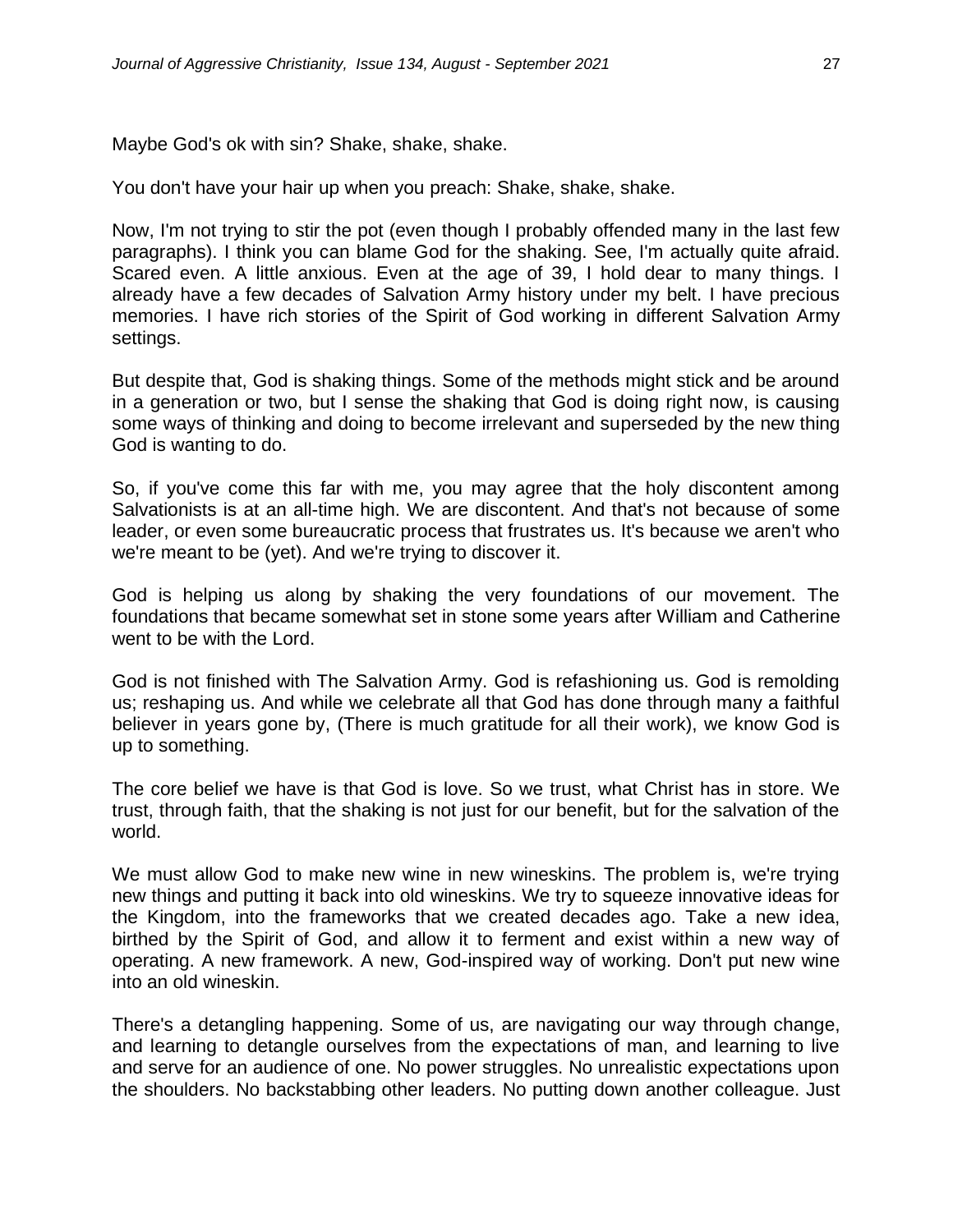a raw, authentic work of God, that is calling us back to the boundless salvation found in Jesus Christ.

I'm learning to trust the Lord in these days. I'm learning to have faith in what he's doing. I'm choosing to not be afraid. The words in Psalm 46:1-2 sum up some of my thoughts:

"God, you're such a safe and powerful place to find refuge! You're a proven help in time of trouble ~ more than enough and always available whenever I need you.

So, we will never fear. Even if every structure of support were to crumble away. We will not fear even when the earth quakes and shakes, moving mountains and casting them into the sea.

For the raging roar of stormy winds and crashing waves cannot erode our faith in you." (The Passion Translation)

The Salvation Army is shake, shake, shaking... Will you embrace what the Spirit is doing? Will you be courageous enough to embrace an awakening within the people of God, that will absolutely transform the world around us, with the incredible mercy and love of Jesus?